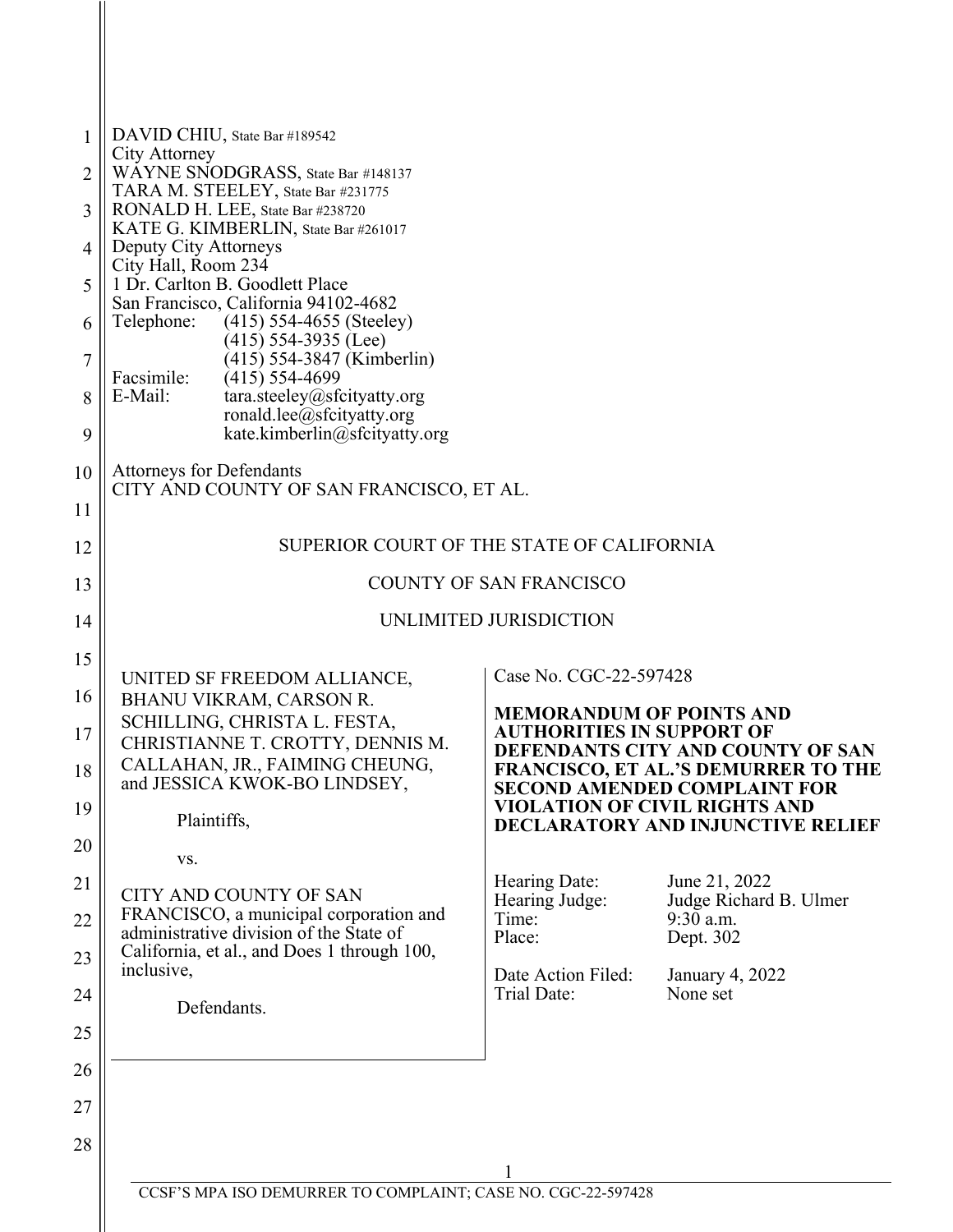| <b>TABLE OF CONTENTS</b> |                                                                                                                                                        |  |
|--------------------------|--------------------------------------------------------------------------------------------------------------------------------------------------------|--|
|                          |                                                                                                                                                        |  |
|                          |                                                                                                                                                        |  |
|                          |                                                                                                                                                        |  |
| $\mathbf{I}$ .           | VACCINES OFFER SAFE AND EFFECTIVE PROTECTION AGAINST                                                                                                   |  |
| II.                      | SAN FRANCISCO'S VACCINATION POLICY SEEKS TO PROTECT<br>EMPLOYEES AND THE PUBLIC CONSISTENT WITH COVID-19 PUBLIC                                        |  |
|                          |                                                                                                                                                        |  |
| $\mathbf{I}$ .           | THE CITY'S VACCINATION POLICY DOES NOT VIOLATE THE RIGHT                                                                                               |  |
|                          | Plaintiffs Failed to Plead Facts Showing a Legally Protected Privacy<br>A.                                                                             |  |
|                          | Plaintiffs Failed to Plead Facts Showing Conduct by Defendant<br><b>B.</b>                                                                             |  |
|                          | Any Invasion of Plaintiffs' Privacy Interests Is Justified Because It<br>$C_{\cdot}$<br>Substantively Furthers One or More Countervailing Interests 15 |  |
| II.                      | PLAINTIFFS CANNOT STATE A CLAIM FOR ULTRA VIRES ACTION                                                                                                 |  |
| III.                     | PLAINTIFFS CANNOT STATE A CLAIM BASED ON SKELLY RIGHTS                                                                                                 |  |
| IV.                      | PLAINTIFFS CANNOT STATE A CLAIM BASED ON PUBLIC<br>DISCLOSURE OF PRIVATE FACTS (4TH CAUSE OF ACTION). 18                                               |  |
| V.                       | PLAINTIFFS CANNOT STATE A CLAIM BASED ON THE FAIR<br>EMPLOYMENT AND HOUSING ACT (5TH AND 6TH CAUSES OF                                                 |  |
|                          |                                                                                                                                                        |  |
| VI.                      | THE INDIVIDUALLY NAMED DEFENDANTS SHOULD BE DISMISSED. 20                                                                                              |  |
|                          |                                                                                                                                                        |  |
|                          |                                                                                                                                                        |  |
|                          |                                                                                                                                                        |  |
|                          |                                                                                                                                                        |  |
|                          |                                                                                                                                                        |  |
|                          |                                                                                                                                                        |  |
|                          |                                                                                                                                                        |  |
|                          | CCSF'S MPA ISO DEMURRER TO COMPLAINT; CASE NO. CGC-22-597428                                                                                           |  |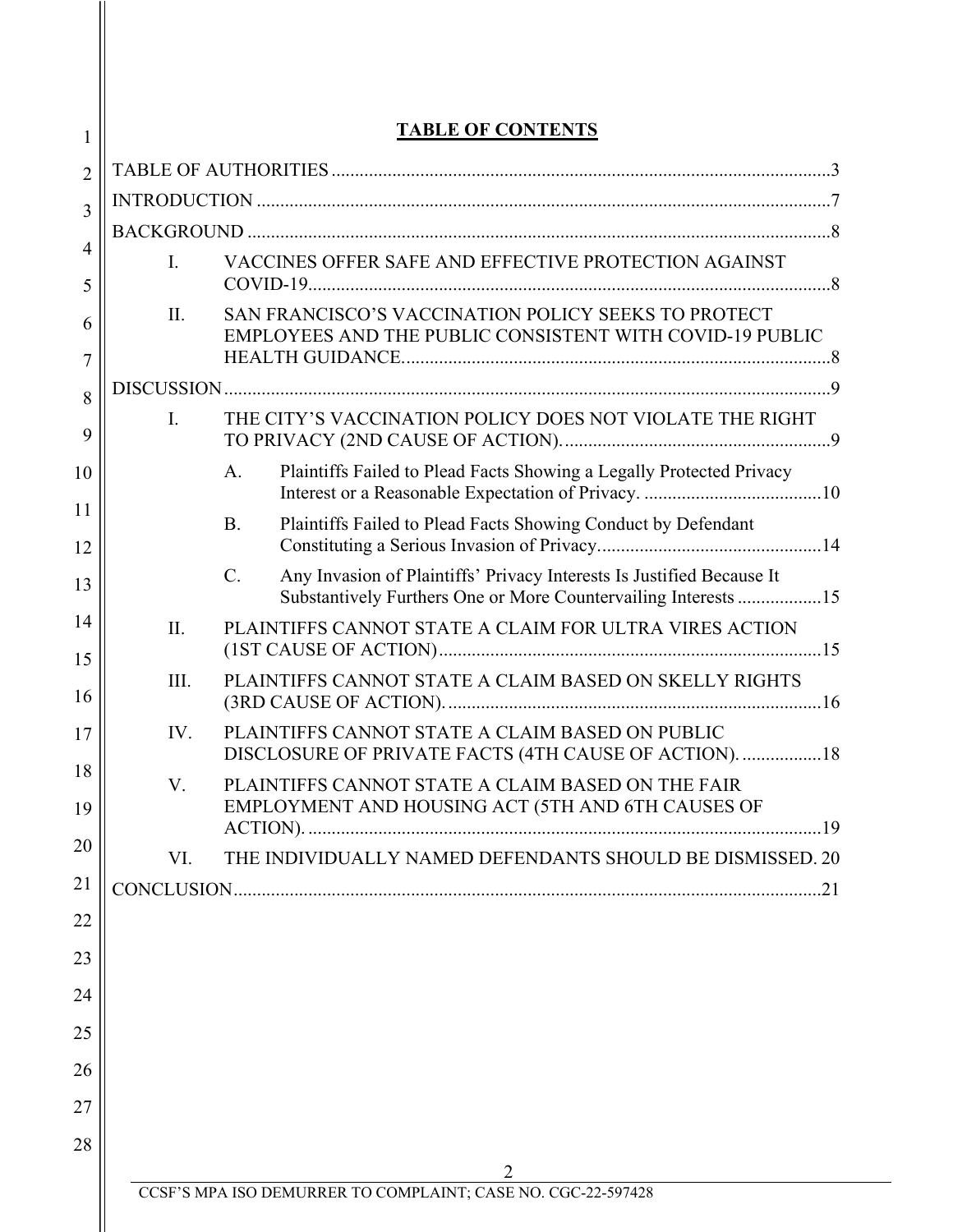| $\mathbf{I}$   | <b>TABLE OF AUTHORITIES</b>                                                                    |
|----------------|------------------------------------------------------------------------------------------------|
| $\overline{2}$ | <b>State Cases</b><br>Brotherhood of Teamsters & Auto Truck Drivers v. Unemp. Ins. Appeals Bd. |
| 3              |                                                                                                |
| 4              | Braun v. City of Taft                                                                          |
| 5              | Briscoe v. Reader's Digest Assn., Inc.                                                         |
| 6              |                                                                                                |
| $\tau$<br>8    | Brown v. Smith                                                                                 |
| 9<br>10        | Connerly v. Schwarzenegger                                                                     |
| 11             | Ector v. City of Torrance                                                                      |
| 12<br>13       | Fundin v. Chicago Pneumatic Tool Co.                                                           |
| 14<br>15       | Grant v. Comp USA, Inc.                                                                        |
| 16             | Hernandez v. Hillsides Inc.                                                                    |
| 17<br>18       | Hill v. National Collegiate Athletic Assn.                                                     |
| 19<br>20       | Holmes v. Cal. Nat. Guard                                                                      |
| 21             | Johnson v. Dept. of Justice                                                                    |
| 22<br>23       | Love v. State Dept. of Education                                                               |
| 24             | Mathews v. Becerra                                                                             |
| 25<br>26       | Moreno v. Hanford Sentinel, Inc.                                                               |
| 27<br>28       | Pacific Legal Foundation v. Cal. Coastal Com.                                                  |
|                | $\overline{\mathbf{3}}$                                                                        |

CCSF'S MPA ISO DEMURRER TO COMPLAINT; CASE NO. CGC-22-597428

 $\parallel$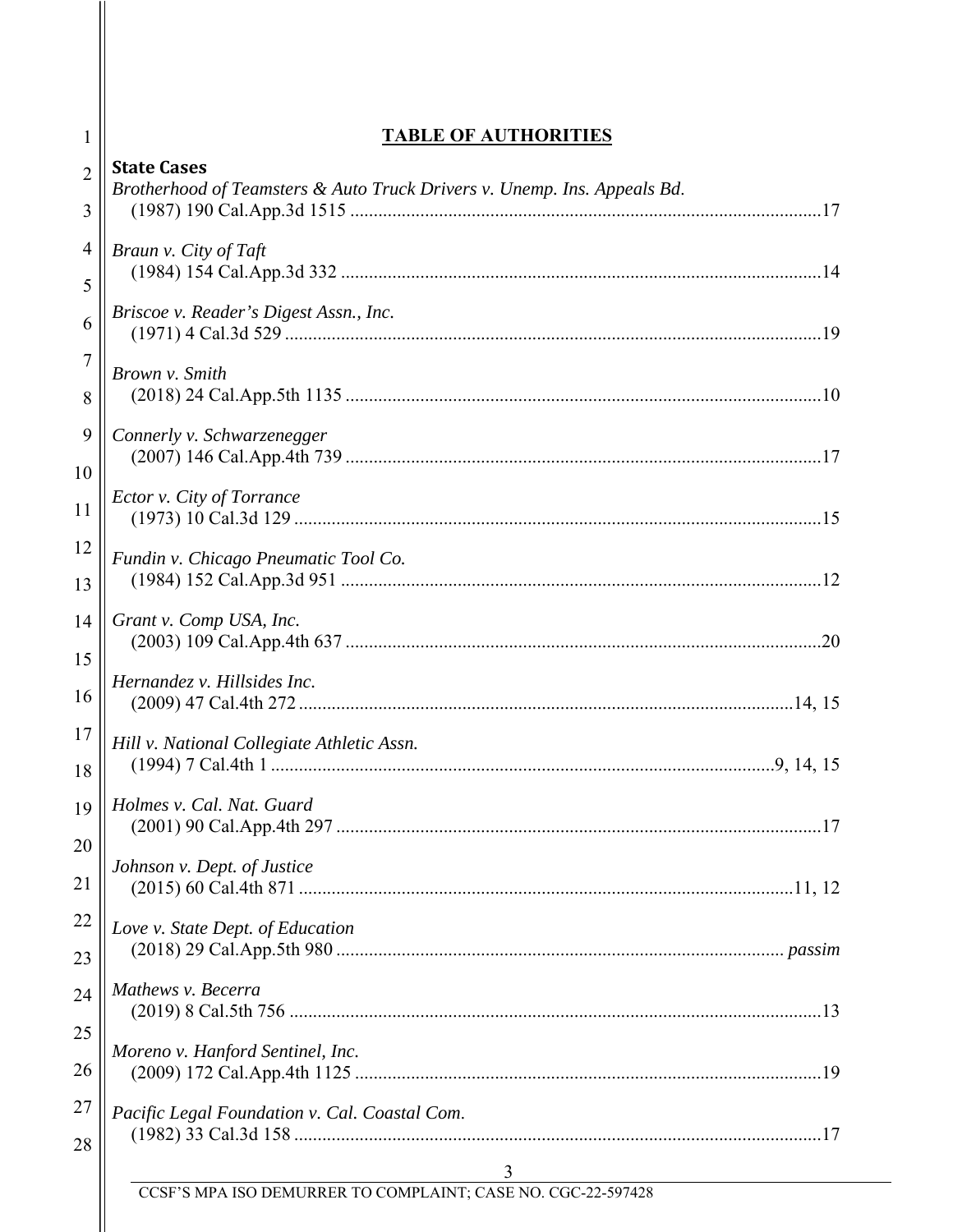| 1              | People ex rel. Becerra v. Superior Court                                           |
|----------------|------------------------------------------------------------------------------------|
| $\overline{c}$ | People ex rel. Lungren v. Superior Court                                           |
| 3              |                                                                                    |
| 4              | Pioneer Electronics (USA), Inc. v. Superior Court                                  |
| 5              | Public Employees' Retirement System v. Santa Clara Valley Transportation Authority |
| 6              |                                                                                    |
| 7              | Rojo v. Kliger                                                                     |
| 8              |                                                                                    |
| 9              | Romano v. Rockwell Internat., Inc.                                                 |
| 10             |                                                                                    |
| 11             | Shulman v. Group W Productions, Inc.                                               |
| 12             | Skelly v. State Personnel Board                                                    |
| 13             |                                                                                    |
| 14             | State Building & Construction Trades Council of California Cal. v. City of Vista   |
| 15             | Taylor v. Swanson                                                                  |
| 16             |                                                                                    |
| 17             | Tejon Real Est., LLC v. City of L.A.                                               |
| 18             |                                                                                    |
| 19             | Winter v. Gnaizda                                                                  |
| 20             | Woodring v. Basso                                                                  |
| 21             |                                                                                    |
| 22             | Zetterberg v. State Dept. of Public Health                                         |
| 23             |                                                                                    |
| 24             | <b>Federal Cases</b><br>Biden v. Missouri                                          |
| 25             |                                                                                    |
| 26             | Bridges v. Houston Methodist Hospital                                              |
| 27<br>28       | F.C.C. v. Beach Commun., Inc.                                                      |
|                | 4                                                                                  |
|                | CCSF'S MPA ISO DEMURRER TO COMPLAINT; CASE NO. CGC-22-597428                       |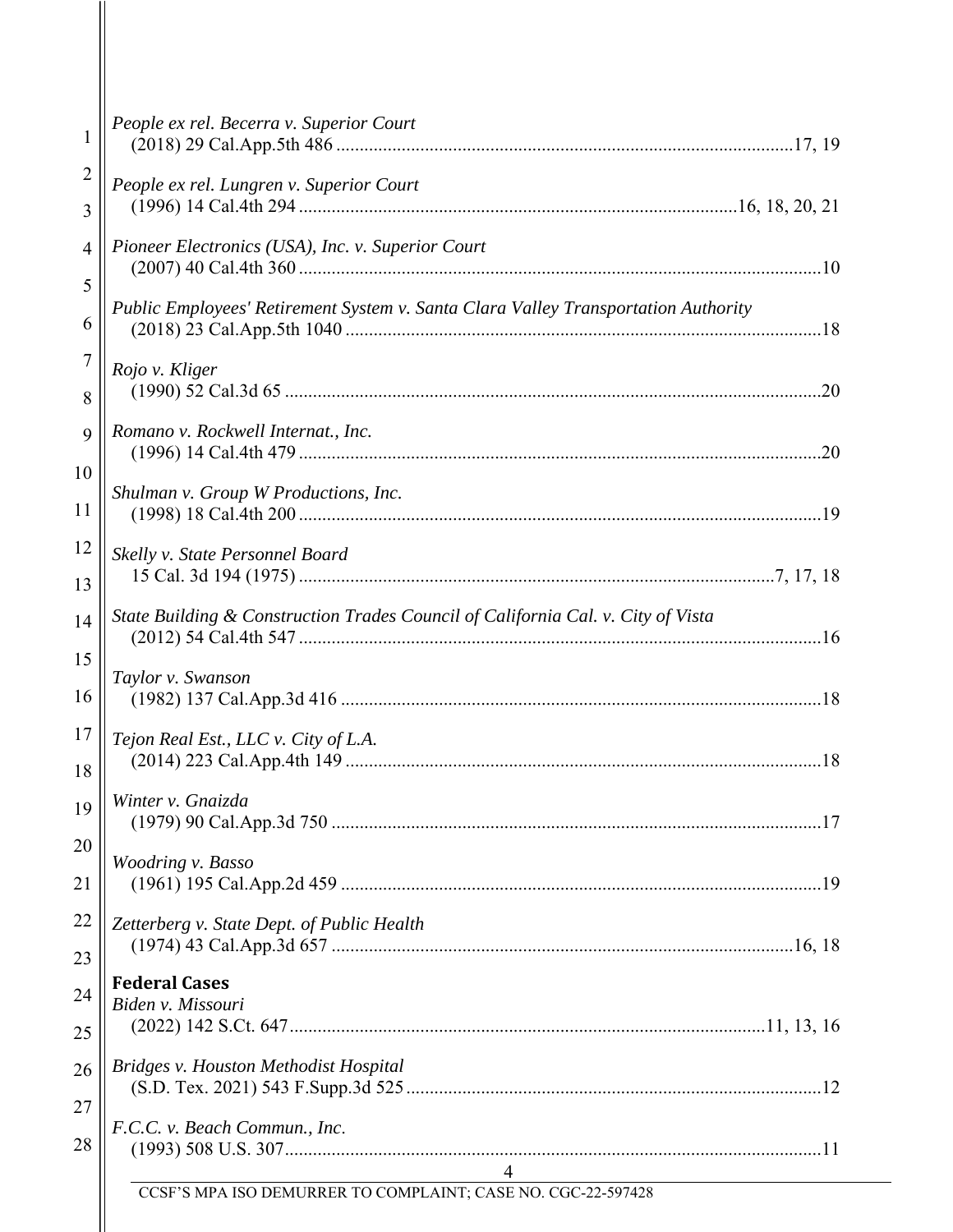| 1              | Heller v. Doe                                                                                                                                                                             |
|----------------|-------------------------------------------------------------------------------------------------------------------------------------------------------------------------------------------|
| $\overline{2}$ | In re Yahoo Mail Litig                                                                                                                                                                    |
| 3              |                                                                                                                                                                                           |
| $\overline{4}$ | Jacobson v. Massachusetts                                                                                                                                                                 |
| 5              | Johnson v. Brown                                                                                                                                                                          |
| 6              |                                                                                                                                                                                           |
| $\tau$         | Kheriaty v. Regents of Univ. of Cal.                                                                                                                                                      |
| 8              |                                                                                                                                                                                           |
| 9              | Klaassen v. Trustees of Ind. Univ.                                                                                                                                                        |
| 10             | Marilley v. Bonham                                                                                                                                                                        |
| 11             |                                                                                                                                                                                           |
| 12             | Massachusetts Bd. of Retirement v. Murgia                                                                                                                                                 |
| 13             |                                                                                                                                                                                           |
| 14             | Phillips v. City of New York                                                                                                                                                              |
| 15             | Plata v. Newsom                                                                                                                                                                           |
| 16             |                                                                                                                                                                                           |
| 17             | Streight v. Pritzker                                                                                                                                                                      |
| 18             |                                                                                                                                                                                           |
| 19             | United KP Freedom Alliance v. Kaiser Permanente                                                                                                                                           |
| 20             | Yin v. State of Cal.                                                                                                                                                                      |
| 21             |                                                                                                                                                                                           |
| 22             | Zucht v. King                                                                                                                                                                             |
| 23             |                                                                                                                                                                                           |
| 24             | <b>Constitutional Provisions</b>                                                                                                                                                          |
| 25             | <b>State Statutes &amp; Codes</b>                                                                                                                                                         |
| 26             | Code Civ. Proc.                                                                                                                                                                           |
| 27             | Gov. Code                                                                                                                                                                                 |
| 28             | 5<br><u> 1989 - Johann Barbara, martin amerikan basar dan basa dan basar dalam basa dalam basa dalam basa dalam basa </u><br>CCSF'S MPA ISO DEMURRER TO COMPLAINT; CASE NO. CGC-22-597428 |

 $\mathbf \mathsf I$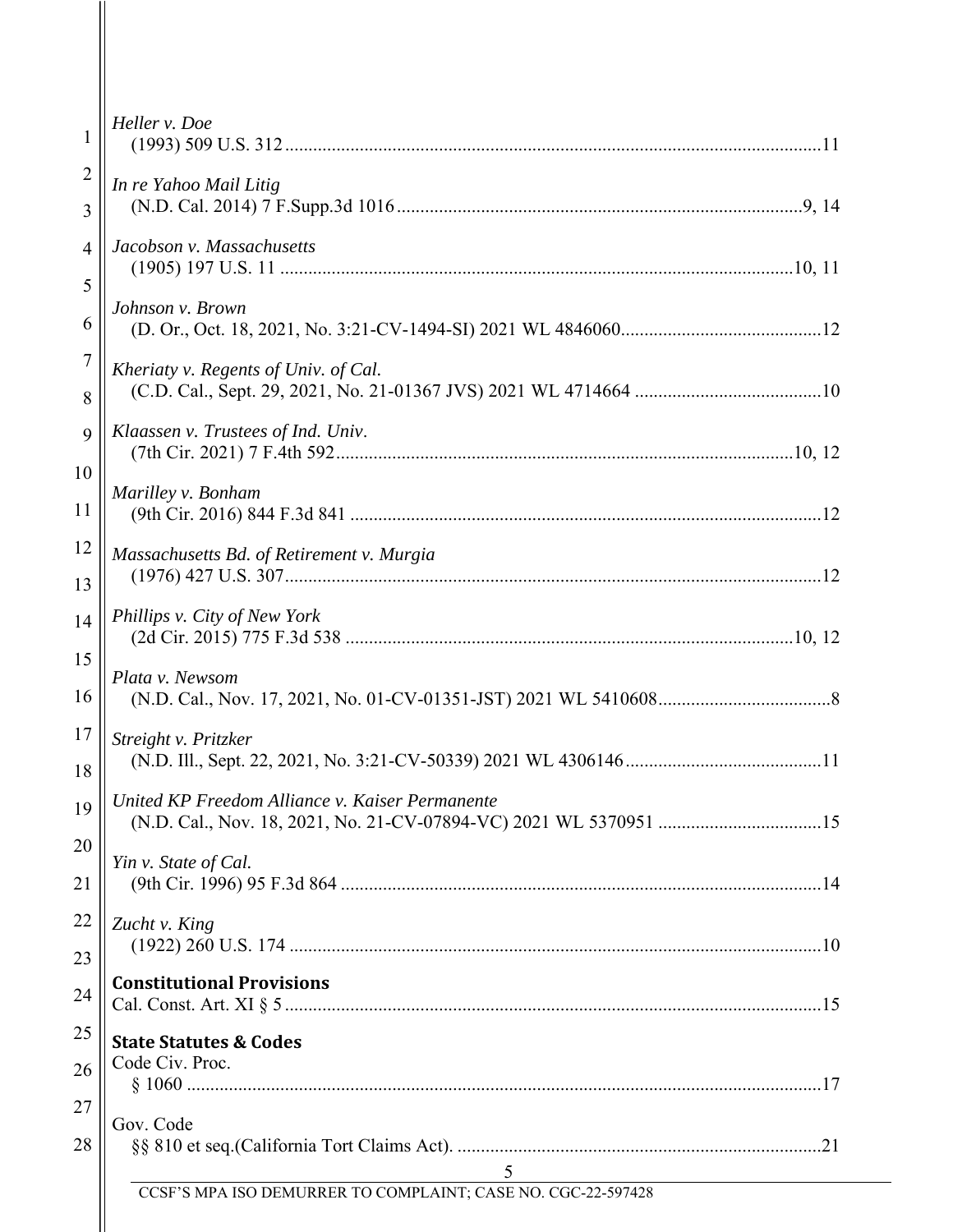| 1              |                                                                                                                                                                                     |
|----------------|-------------------------------------------------------------------------------------------------------------------------------------------------------------------------------------|
|                |                                                                                                                                                                                     |
| $\overline{2}$ |                                                                                                                                                                                     |
| 3              |                                                                                                                                                                                     |
| 4              |                                                                                                                                                                                     |
|                |                                                                                                                                                                                     |
| 5              |                                                                                                                                                                                     |
| 6              | <b>Federal Statutes &amp; Regulations</b>                                                                                                                                           |
| $\overline{7}$ | 42 U.S.C.                                                                                                                                                                           |
| 8              | 8 C.C.R.                                                                                                                                                                            |
| 9              |                                                                                                                                                                                     |
| 10             |                                                                                                                                                                                     |
| 11             | <b>San Francisco Statutes &amp; Ordinances</b>                                                                                                                                      |
| 12             | S.F. Charter                                                                                                                                                                        |
| 13             |                                                                                                                                                                                     |
| 14             | S.F. Civ. Srv. R.                                                                                                                                                                   |
| 15             |                                                                                                                                                                                     |
|                | <b>Other References</b>                                                                                                                                                             |
| 16             | CA.GOV, Cal/OSHA, COVID-19 Emergency Temporary Standards FAQs (May 7, 2022),                                                                                                        |
| 17             |                                                                                                                                                                                     |
| 18             | Christina Farr, How San Francisco succeeded more than other U.S. cities in fighting the<br>coronavirus, CNBC (Aug 8. 2020), https://www.cnbc.com/2020/08/08/how-san-francisco-beat- |
| 19             |                                                                                                                                                                                     |
| 20             |                                                                                                                                                                                     |
| 21             |                                                                                                                                                                                     |
| 22             |                                                                                                                                                                                     |
| 23             |                                                                                                                                                                                     |
| 24             |                                                                                                                                                                                     |
| 25             |                                                                                                                                                                                     |
| 26             |                                                                                                                                                                                     |
| 27             |                                                                                                                                                                                     |
| 28             |                                                                                                                                                                                     |
|                | 6<br>CCSF'S MPA ISO DEMURRER TO COMPLAINT; CASE NO. CGC-22-597428                                                                                                                   |
|                |                                                                                                                                                                                     |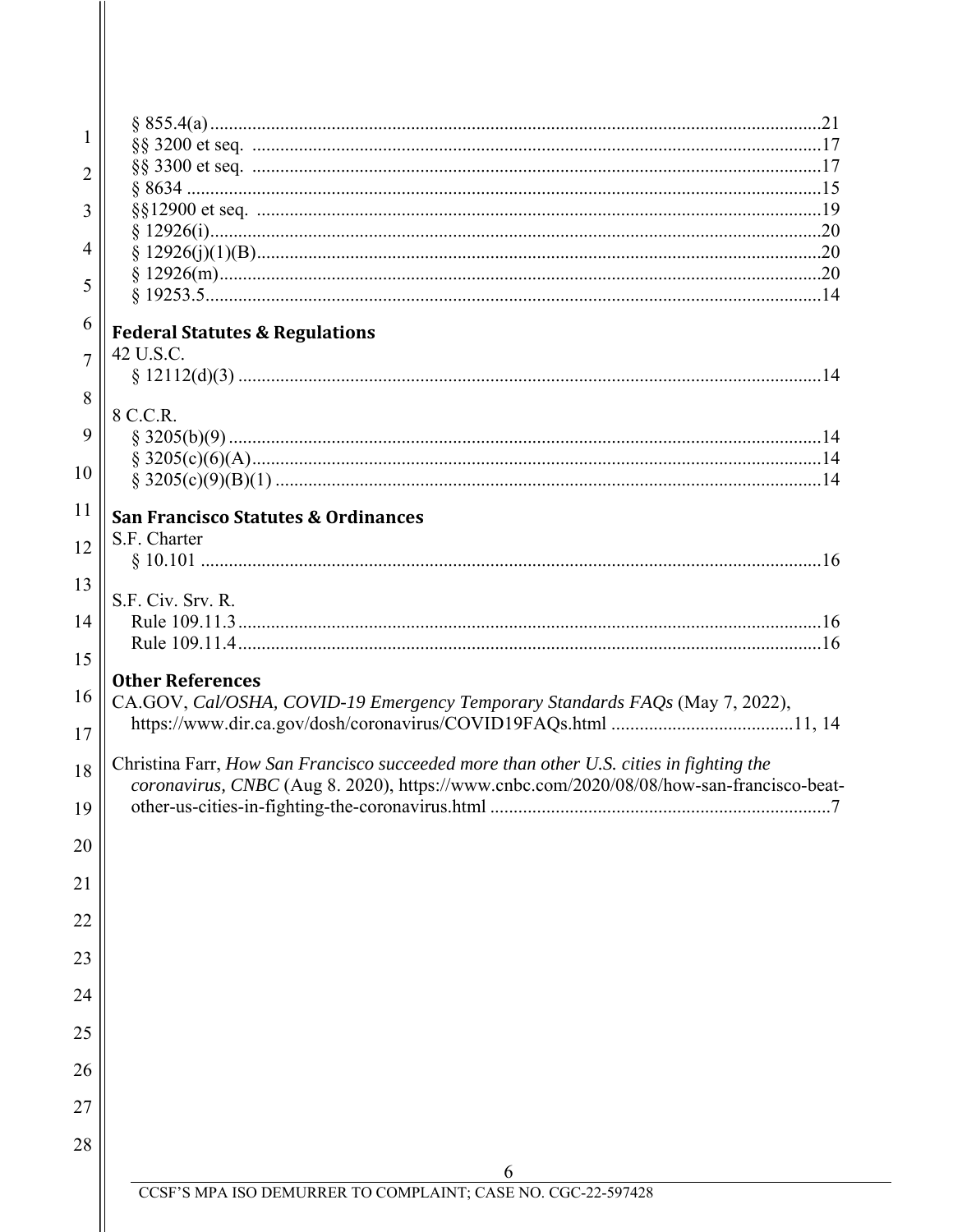1

2

3

4

5

6

7

8

9

11

12

17

20

21

23

#### **INTRODUCTION**

In the midst of a global pandemic that has killed millions, the City and County of San Francisco has distinguished itself in its overwhelmingly successful efforts to curb COVID-19. By quickly implementing science-based masking, social distancing, testing, and tracing measures, "San Francisco succeeded more than other U.S. cities in fighting the coronavirus."<sup>1</sup> To continue its success, San Francisco implemented its Vaccination Policy requiring all City employees to be vaccinated absent applicable medical or religious accommodations. San Francisco's principal goal is to "provide a safe and healthy workplace . . . to protect its employees and the public." (Second Amended Complaint (hereafter SAC) Ex. A at p. 1.)

10 13 14 15 16 18 Against this backdrop, Plaintiffs filed a Complaint brimming with distortions, conspiracies, and debunked theories. The Complaint's careless assertions masquerading as fact—such as that COVID-19 vaccines are not vaccines, hospitalization and death rates have been overinflated, and that hydroxychloroquine and ivermectin are effective treatments—are wrong as a scientific matter, and do nothing to overcome the rational basis for the Vaccination Policy. Plaintiffs contend that California's right to privacy prevents the City from even gathering information about their vaccination status, to say nothing of requiring vaccination. Plaintiffs also allege that the City contends that *Skelly* hearings are not required, has "published" the vaccine status of employees, and discriminates against persons with religious beliefs or medical conditions that prevent them from obtaining vaccinations. Nonsense.

19 22 24 For over a century, courts—including the United States and California Supreme Courts—have consistently upheld vaccination requirements. The Vaccination Policy does not implicate fundamental constitutional rights and easily meets rational basis review given the consensus among public health officials that COVID-19 vaccines are safe and effective. Plaintiffs remaining declaratory relief claims fail because Plaintiffs lack standing and cannot state meritorious claims in any event. The City respectfully requests that the Court sustain the demurrer without leave to amend.

26

<sup>27</sup>  28 <u>1</u> Farr, *How San Francisco succeeded more than other U.S. cities in fighting the coronavirus*, CNBC (Aug. 8, 2020) <https://www.cnbc.com/2020/08/08/how-san-francisco-beat-other-us-cities-infighting-the-coronavirus.html> (as of May 11, 2022).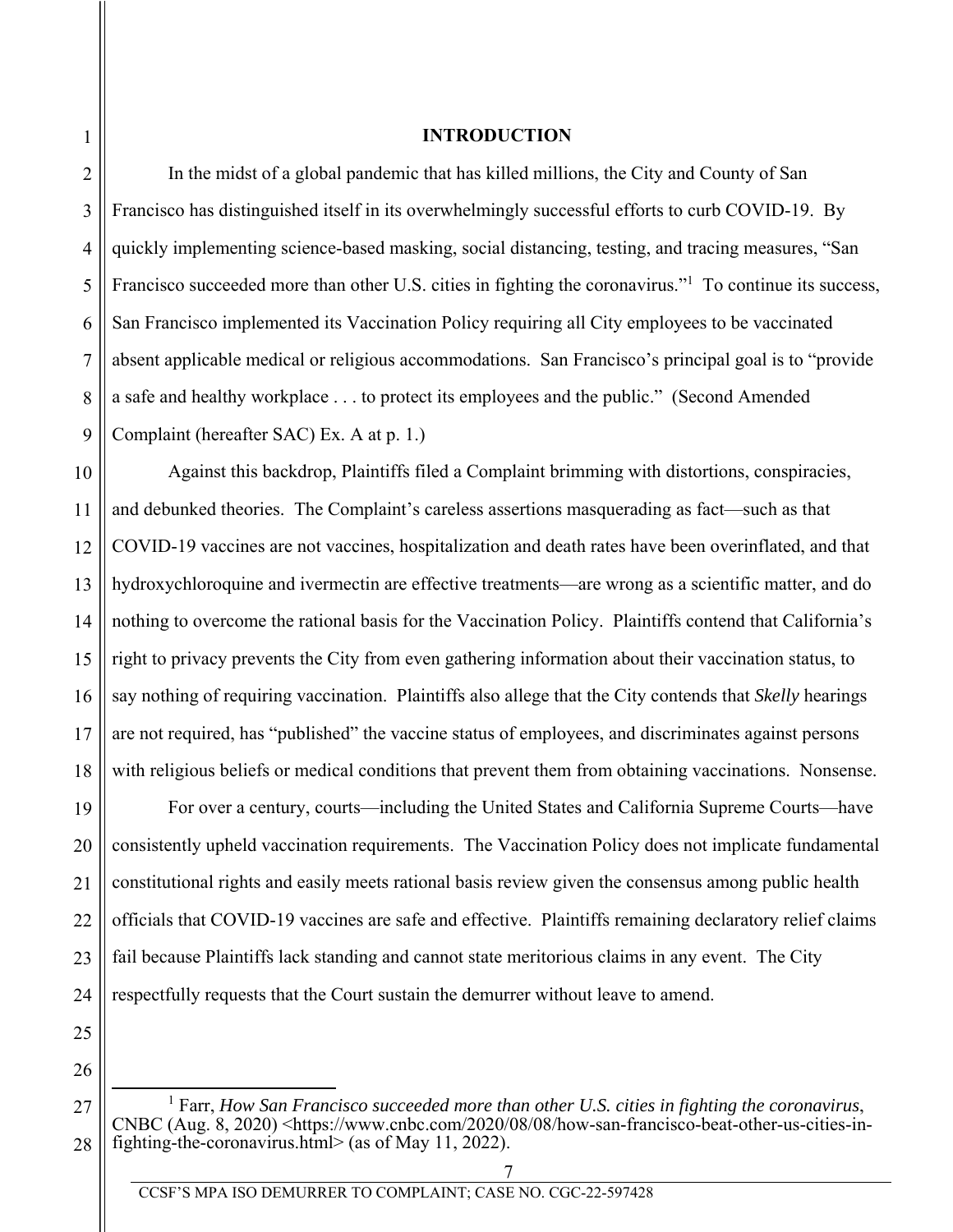3

4

5

6

7

8

9

10

11

12

13

14

15

16

17

#### **BACKGROUND**

# **I. VACCINES OFFER SAFE AND EFFECTIVE PROTECTION AGAINST COVID-19.**

As of May 11, 2022, more than 995,747 Americans have died of COVID-19. (Request for Judicial Notice (hereafter RJN) Ex. A.) At present, three COVID-19 vaccines are widely available in the United States. The Pfizer and Moderna vaccines have received full approval from the U.S. Food and Drug Administration ("FDA"); the Johnson & Johnson vaccine has been approved through Emergency Use Authorization. (RJN Ex. B.) The Centers for Disease Control and Prevention ("CDC"), FDA, California Department of Public Health ("CDPH"), and San Francisco's Department of Public Health ("SFDPH") have all concluded that COVID-19 vaccines are safe. (RJN Ex. C.) The vaccines have also proven effective at reducing infections, serious illness, hospitalizations, and deaths from COVID-19. (RJN Ex. D.) Contrary to Plaintiffs' baseless allegations that the vaccines are mere "treatments" that do not decrease spread of COVID-19 (SAC ¶ 78), CDPH concluded that unvaccinated people are 5.4 times more likely to get COVID-19 than fully vaccinated people, 9.3 times more likely to be hospitalized, and 8.8 times more likely to die from COVID-19 than those who are fully vaccinated.  $(RJN Ex. E.)<sup>2</sup>$  And "because vaccinated individuals are less likely to become infected in the first place and also experience accelerated viral clearance," "[they] are less likely to infect others." (*Plata v. Newsom* (N.D. Cal., Nov. 17, 2021, No. 01-CV-01351-JST) 2021 WL 5410608, at p. 2.)

18 19

20

21

22

23

24

25

26

28

#### **II. SAN FRANCISCO'S VACCINATION POLICY SEEKS TO PROTECT EMPLOYEES AND THE PUBLIC CONSISTENT WITH COVID-19 PUBLIC HEALTH GUIDANCE.**

San Francisco issued its Vaccination Policy on June 23, 2021, and amended the policy most recently on January 4, 2022.  $(RJN Ex. F.)<sup>3</sup>$  The City's Vaccination Policy seeks to "provide a safe and healthy workplace, consistent with COVID-19 public health guidance and legal requirements," and "to protect its employees and the public as [the City] reopens services and returns more employees to workplaces." (*Id.* at p. 1.) Consistent with public health guidance from the CDC, FDA, CDPH and the San Francisco County Health Officer, the City generally requires employees to be vaccinated against COVID-19 as a minimum qualification of employment. (*Id.* at pp. 4-5.) Employees with a

27 2  $2$  Fully vaccinated people are people who have received vaccinations plus their booster dose if they are eligible.

 $3$  The Second Amended Complaint contains an outdated version of the policy as Exhibit A.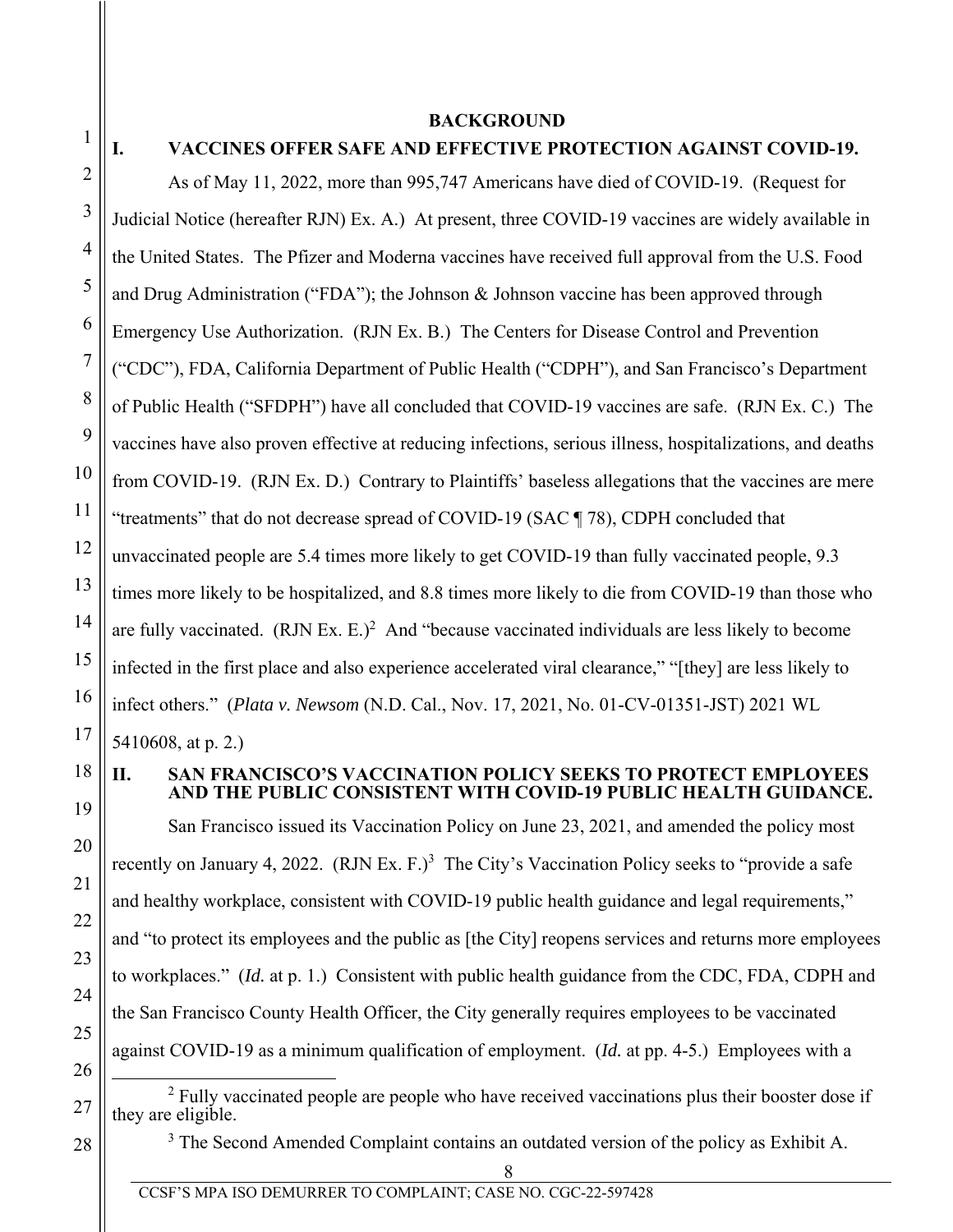1 2 3 4 5 medical restriction or a sincerely held religious belief that prohibits them from receiving a vaccine had the opportunity to request a reasonable accommodation to be excused from the vaccination requirement. (*Id.* at p. 6.) City employees are also required to comply with any applicable booster requirements set by state laws that prohibit the City from allowing employees to work in certain highrisk settings unless they are up-to-date on their vaccinations. (RJN Ex. G.)

Employees who fail to comply with the Vaccination Policy may face disciplinary action or non-disciplinary separation from employment for failure to meet the minimum qualifications for City employment. Permanent civil service employees who fail to comply with the Vaccination Policy "will be placed on paid administrative leave until their due process hearing takes place. Following due process deliberations, subsequent hearings to determine whether unvaccinated employees will be separated from city employment will take place." (RJN Ex. H.)

12

6

7

8

9

10

11

13

14

15

16

#### **DISCUSSION**

## **I. THE CITY'S VACCINATION POLICY DOES NOT VIOLATE THE RIGHT TO PRIVACY (2ND CAUSE OF ACTION).**

Plaintiffs allege in their second cause of action that the constitutional right to privacy protects Plaintiffs from having to obtain a vaccine as a condition of employment and disclose their vaccination status to the City. (SAC ¶¶ 129-143.) Plaintiffs' privacy claims fail as a matter of law.

17 18 19 20 21 22 23 24 25 26 27 28 "The California Constitution sets a 'high bar' for establishing an invasion of privacy claim." (*In re Yahoo Mail Litig.* (N.D. Cal. 2014) 7 F.Supp.3d 1016, 1038, citation omitted.) To state a claim for a violation of privacy under the California Constitution, a plaintiff must allege facts demonstrating "(1) a legally protected privacy interest; (2) a reasonable expectation of privacy in the circumstances; and (3) conduct by defendant constituting a serious invasion of privacy." (*Hill v. National Collegiate Athletic Assn.* (1994) 7 Cal.4th 1, at pp. 39-40 (*Hill)*.) "A defendant may prevail in a state constitutional privacy case by negating any of the three elements just discussed or by pleading and proving, as an affirmative defense, that the invasion of privacy is justified because it substantively furthers one or more countervailing interests." (*Id*. at p. 40.) "Although the right [to privacy] is important, it is not absolute; it must be balanced against other important interests and may be outweighed by supervening public concerns." (*Love v. State Dept. of Education* (2018) 29 Cal.App.5th 980, 993 (*Love*), internal quotations omitted.) If the allegations "show no reasonable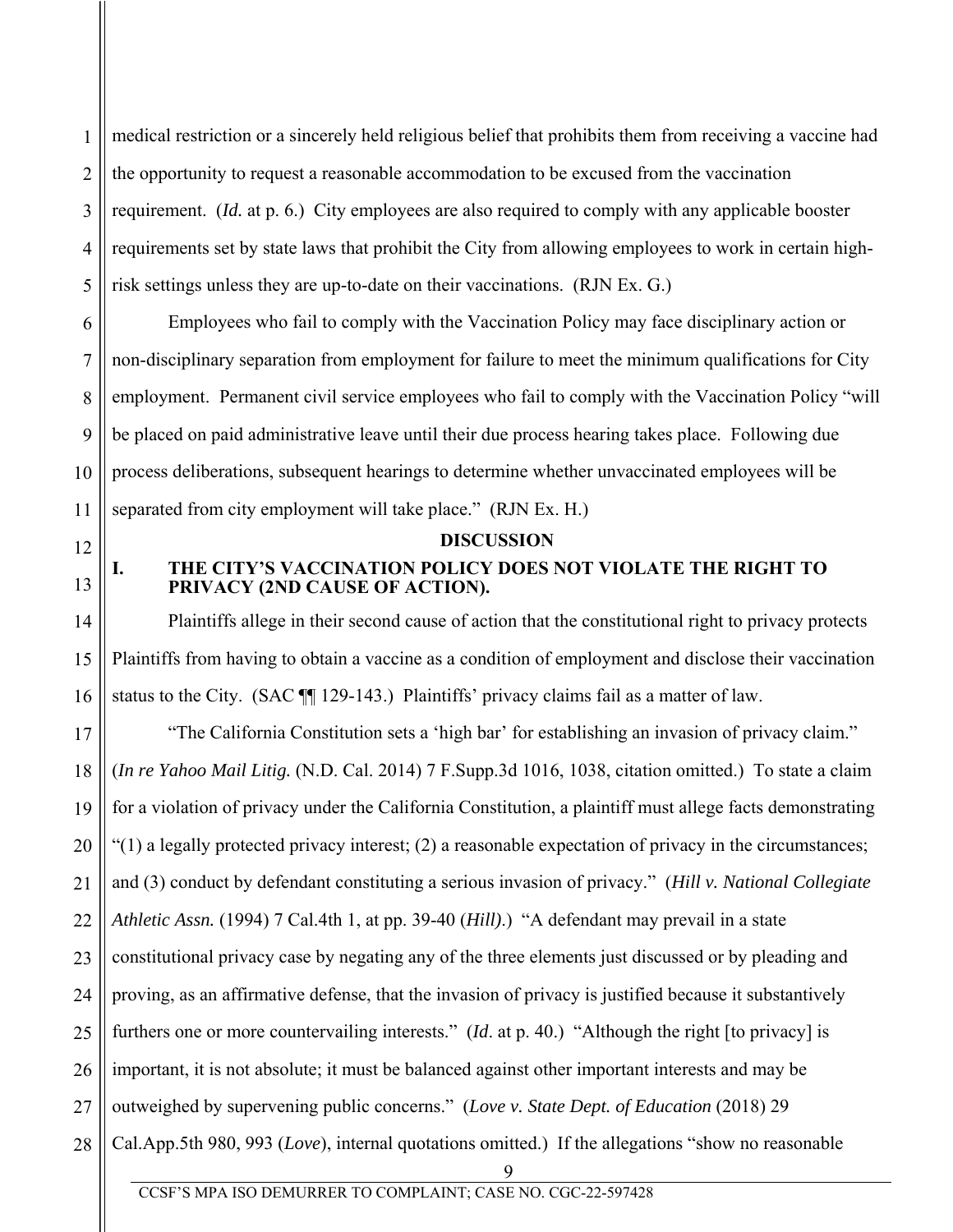1 2 3 4 5 6 expectation of privacy or an insubstantial impact on privacy interests, the question of invasion may be adjudicated as a matter of law." (*Pioneer Electronics (USA), Inc. v. Superior Court* (2007) 40 Cal.4th 360, 370.) Further, where (as here) the government has acted to safeguard public health, review is under the rational basis standard. (*Love, supra,* 29 Cal.App.5th at p. 993.) "In the area of health and health care legislation, there is a presumption both of constitutional validity and that no violation of privacy has occurred." (*Ibid.*)

7

9

10

17

20

21

22

25

#### **A. Plaintiffs Failed to Plead Facts Showing a Legally Protected Privacy Interest or a Reasonable Expectation of Privacy.**

8 11 12 13 14 15 16 18 19 23 24 26 Plaintiffs' complaint offers nothing to overcome the presumption that the Vaccination Policy is constitutional. In *Jacobson v. Massachusetts* (1905) 197 U.S. 11, the Supreme Court upheld a Massachusetts law that allowed cities to require that their residents be vaccinated against smallpox. "[I]t has been settled since 1905 in *Jacobson* that it is within the police power of a State to provide for compulsory vaccination." (*Brown v. Smith* (2018) 24 Cal.App.5th 1135, 1143 (*Brown*), citations and internal punctuation removed; see also *Abeel v. Clark* (1890) 84 Cal. 226, 230 [upholding compulsory immunization requirement].)Indeed, "compulsory immunization has long been recognized as the gold standard for preventing the spread of contagious diseases." (*Brown*, at p. 1146.) Since *Jacobson*, courts have consistently upheld state vaccination mandates under rational basis review, including vaccination requirements imposed during the COVID-19 pandemic. (See, e.g., *Brown,* at p. 1143; *Love, supra*, 29 Cal.App.5th at p. 993; *Zucht v. King* (1922) 260 U.S. 174, 176 [holding that it is "settled that it is within the police power of a state to provide for compulsory vaccination"]; *Klaassen v. Trustees of Ind. Univ*. (7th Cir. 2021) 7 F.4th 592, 593 (*Klaassen*) ["Given [*Jacobson*] . . . there can't be a constitutional problem with vaccination against [COVID-19]."]; *Phillips v. City of New York* (2d Cir. 2015) 775 F.3d 538, 542 (*Phillips)* [holding challenge to vaccination mandate was foreclosed by *Jacobson*]; *Kheriaty v. Regents of Univ. of Cal.* (C.D. Cal., Sept. 29, 2021, No. 21- 01367 JVS) 2021 WL 4714664, at pp. 5-6; *Valdez v. Grisham* (D.N.M. 2021) 559 F.Supp.3d 1161, 1176-1177.) Given the broad authority of local governments to mandate vaccination among the *general public*, there is no question that local governments may make vaccination among their *employees* a condition of employment. Indeed, the California Department of Fair Employment and

28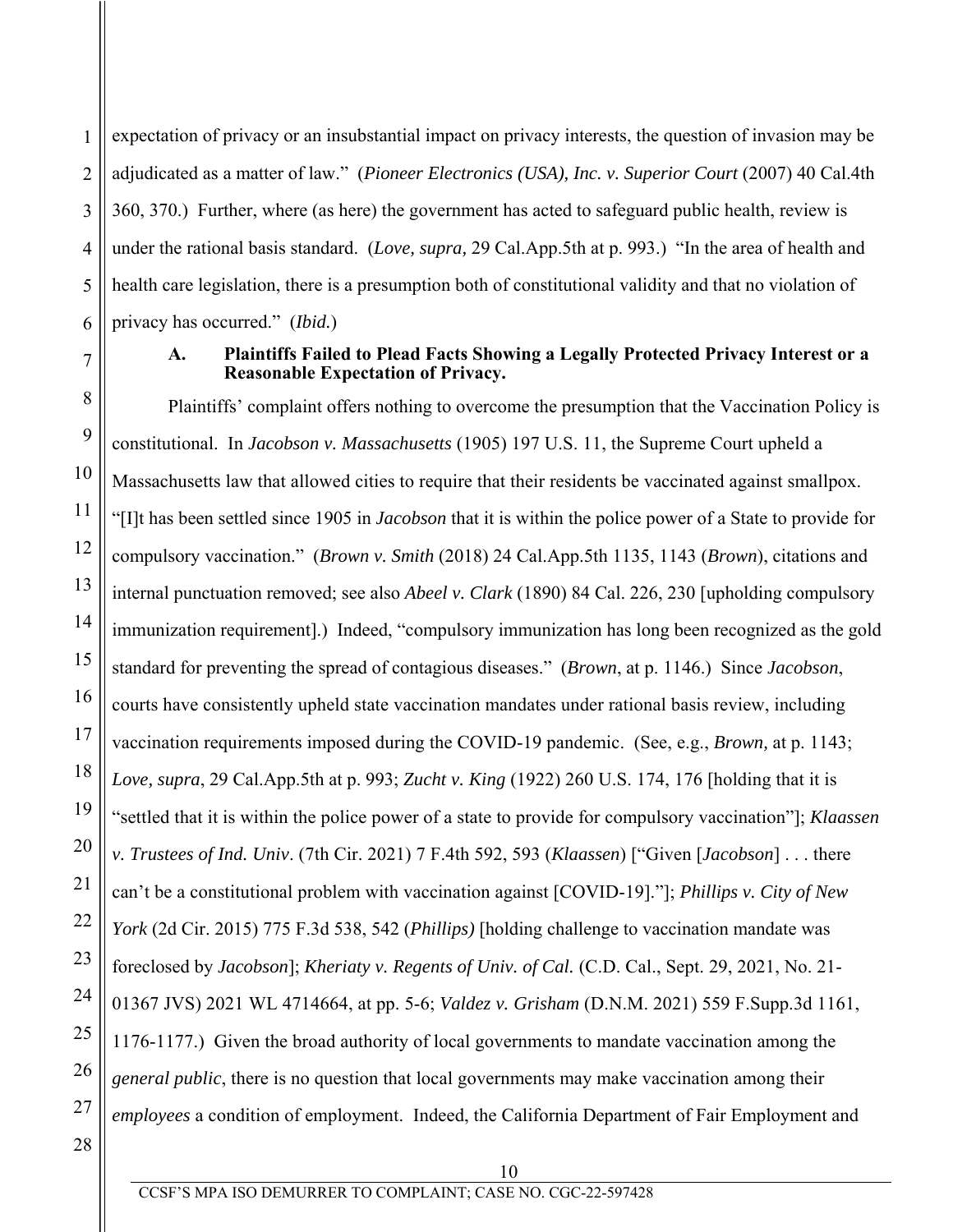1 2 3 4 Housing, Cal/OSHA, and the EEOC have all affirmed that employers may require vaccinations as a condition of employment. (Cal/OSHA, COVID-19 Emergency Temporary Standards FAQs (May 7, 2022) <https://www.dir.ca.gov/dosh/coronavirus/COVID19FAQs.html> (as of May 11, 2022) ["Q: May an employer require employees to be vaccinated against COVID-19? A: Yes."].)<sup>4</sup>

The Vaccination Policy easily satisfies rational basis review. (*Love, supra,* 29 Cal.App.5th at p. 993 [affirming dismissal of challenge to vaccine mandate under rational basis review].) Rational basis review is "a paradigm of judicial restraint." (*F.C.C. v. Beach Commun., Inc*. (1993) 508 U.S. 307, 314.) "To mount a successful rational basis challenge, a party must 'negative every conceivable basis'" that might support the government's action. (*Johnson v. Dept. of Justice* (2015) 60 Cal.4th 871, 881 (*Johnson*), quoting *Heller v. Doe* (1993) 509 U.S. 312, 320.)

11 12 13 14 15 16 17 18 19 20 21 22 23 24 25 Here, the City's Vaccination Policy is indisputably related to the City's goal to protect the health of employees and the public by reducing the spread of COVID-19. (RJN Ex. F.) The evidence of the efficacy and safety of the COVID-19 vaccines is overwhelming—enough to leave one district court "dumbfounded that it even must engage in this discussion . . . . [since] *real* data show that these vaccines, like so many others before, are generally safe and effective." (*Streight v. Pritzker* (N.D. Ill., Sept. 22, 2021, No. 3:21-CV-50339) 2021 WL 4306146, at p. 7, original italics; *see* RJN Ex. A-E.) But the Court need not wade into the science to dismiss Plaintiffs' claims. The City concluded—based on guidance from federal, state, and local public health experts—that requiring vaccinations will protect the health of employees and the public during the ongoing COVID-19 pandemic. (RJN Ex. A-F.) That decision easily satisfies rational basis review, and indeed reflects the scientific consensus on the safety and efficacy of COVID-19 vaccines. (*Ibid.*; *Biden v. Missouri* (2022) 142 S.Ct. 647, 653-654 [rejecting argument that COVID-19 vaccine requirement for employees is arbitrary and capricious].) Although Plaintiffs disagree with that consensus, Plaintiffs' objections are all beside the point, because the law entrusts governmental officials to make rational choices about how to best protect public health.5 (*Jacobson*, *supra,* 197 U.S. at pp. 30-31 [upholding right of local governments to choose

26

5

6

7

8

9

10

27 28  $<sup>5</sup>$  Thus, the Court can ignore Plaintiffs' falsehoods regarding the efficacy and safety of vaccines,</sup> as well as their proposed alternatives (SAC ¶¶ 93-101), all of which are unsupported, ineffective, and unsafe. (See RJN Ex. K.)

 $\overline{4}$  $<sup>4</sup>$  See also RJN Ex. I at p. 7; RJN Ex. J.</sup>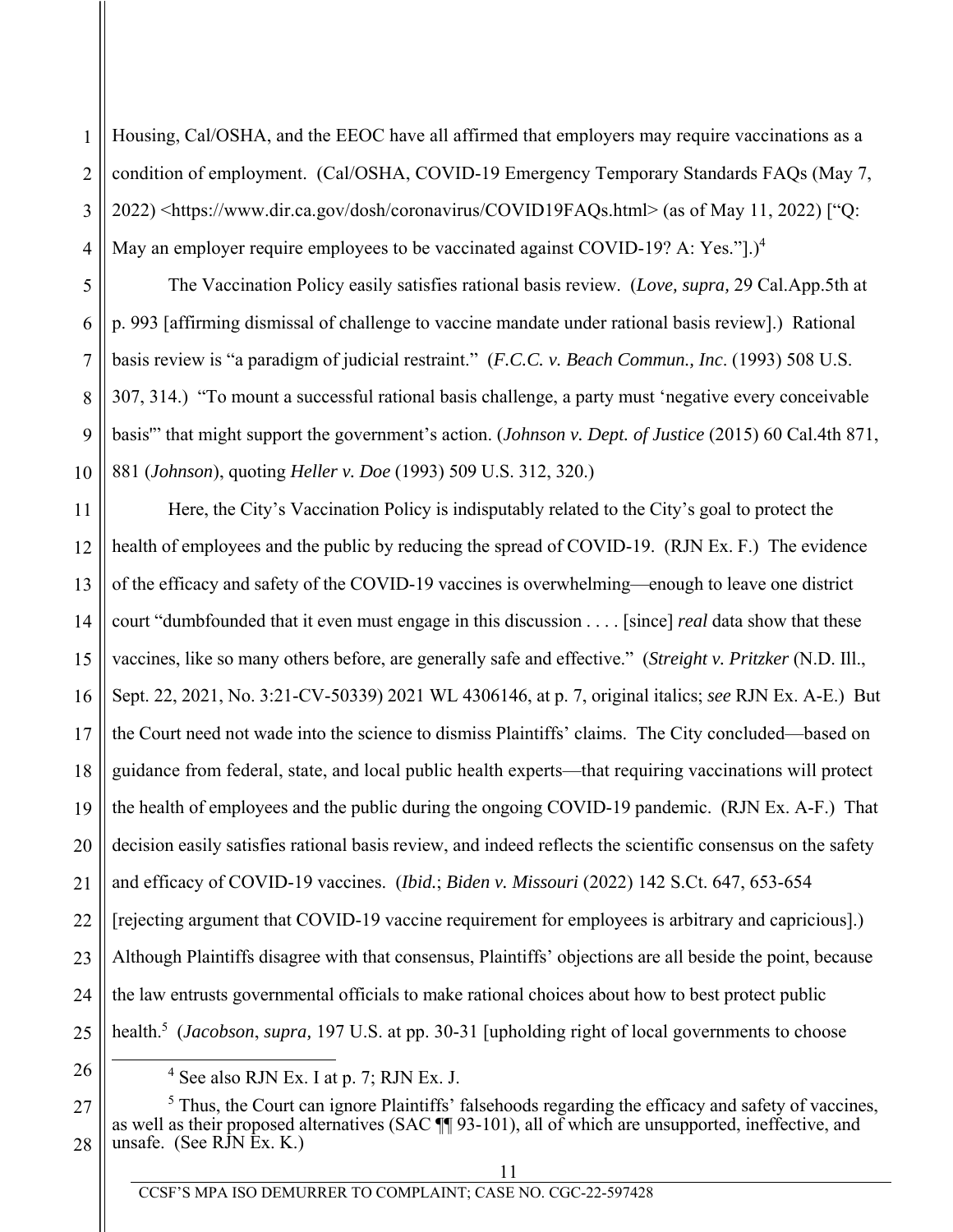between "opposing theories" within medical and scientific communities in determining the most "effective . . . way in which to meet and suppress" public health threats]; *Phillips*, *supra,* 775 F.3d at p. 542 ["Plaintiffs argue that a growing body of scientific evidence demonstrates that vaccines cause more harm to society than good, but as *Jacobson* made clear, that is a determination for the legislature, not the individual objectors."]; *Love, supra*, 29 Cal.App.5th at p. 994 [upholding vaccination requirement for school children under rational basis review].) Under rational basis review, if the governmental interest is at least "plausible," courts may not second-guess its "wisdom, fairness, or logic." (*Johnson*, *supra,* 60 Cal.4th at p. 881.) The Vaccination Policy certainly rests on a plausible foundation based on the conclusions of the FDA, CDC, CDPH, and SFDPH.  $(RJN Ex. A-E)^6$ 

10 11 12 13 14 15 16 17 18 19 20 21 Ignoring the authorities cited above, Plaintiffs offer nothing to show that they have any legally protected privacy interest or any reasonable expectation that they will not face a vaccine mandate as a condition of employment during a pandemic. Plaintiffs note that they have rights to "bodily integrity" and to refuse unwanted medical treatment, but the Vaccination Policy does not burden any such rights. Plaintiffs are free to refuse vaccination, and seek employment elsewhere. (*Klaassen, supra*, 7 F.4th at p. 593 [upholding vaccine mandate where "[p]eople who do not want to be vaccinated may go elsewhere"]; *Bridges v. Houston Methodist Hospital* (S.D. Tex. 2021) 543 F.Supp.3d 525, 528 ["Bridges can freely choose to accept or refuse a COVID-19 vaccine; however, if she refuses, she will simply need to work somewhere else."]) Plaintiffs are not guaranteed public employment.<sup>7</sup> At most, Plaintiffs allege that they face a difficult choice, but they have not alleged any forced intrusion on their bodily integrity. (*Johnson v. Brown* (D. Or., Oct. 18, 2021, No. 3:21-CV-1494-SI) 2021 WL 4846060, at p.18 ["The Vaccine Orders presents Plaintiffs with a difficult choice, but it is nevertheless a choice. Plaintiffs may either get the vaccine, apply for an exception, or look for employment elsewhere."].)

26

1

2

3

4

5

6

7

8

9

 $\begin{array}{c|c}\n\hline\n\end{array}$  $6$  "Where an allegation is contrary to  $\dots$  a fact of which a court may take judicial notice, it is to be treated as a nullity." (*Fundin v. Chicago Pneumatic Tool Co.* (1984) 152 Cal.App.3d 951, 955.)

Plaintiffs contend—contrary to fact—that City employees reasonably expect that they will not

27 28 7 Plaintiffs do not have a fundamental right to work for the City. (*Massachusetts Bd. of Retirement v. Murgia* (1976) 427 U.S. 307, 313; *Marilley v. Bonham* (9th Cir. 2016) 844 F.3d 841, 854.)

face a vaccination requirement as a condition of employment because "the City has never had a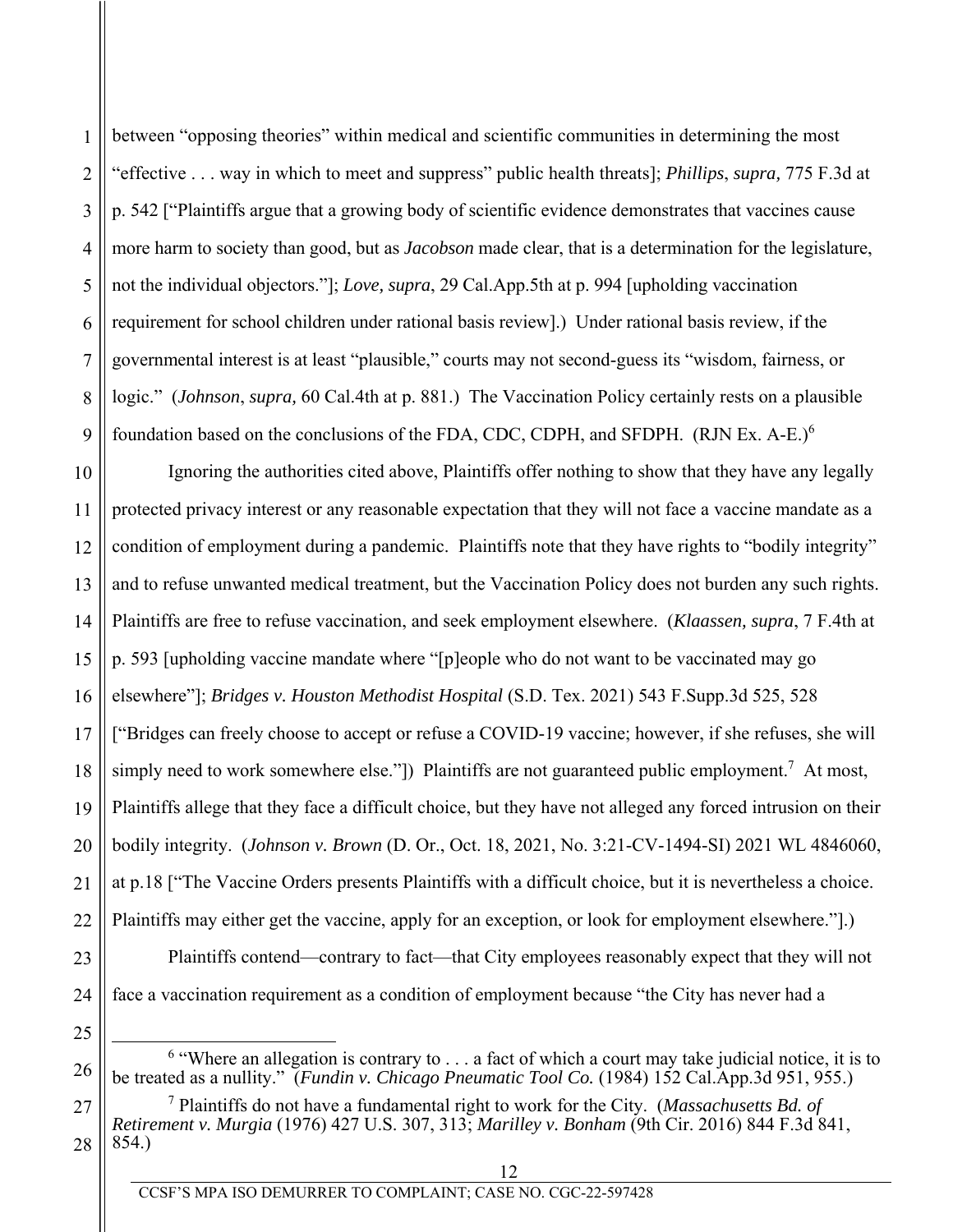2 3 4 5 6 7 8 9 10 11 vaccination requirement for public employment before now  $\dots$ ." (SAC ¶ 133.) That is simply false. Numerous job classifications in San Francisco require proof of vaccinations for diseases such as the flu, measles, mumps, rubella, varicella, and hepatitis B as a condition of employment.<sup>8</sup> Indeed, such requirements are commonplace. (*Biden, supra,*142 S.Ct. at p. 653 [recognizing that "[h]ealthcare workers around the country are ordinarily required to be vaccinated for diseases such as hepatitis B, influenza, and measles, mumps, and rubella"].) In any event, the fact that *some* employees may not have faced a vaccination requirement before says nothing about the reasonableness of such a requirement during a (hopefully) once-in-a-lifetime public health crisis. (*Ibid*. [upholding COVID-19 vaccination requirement; explaining that, while the "vaccine mandate goes further than what the Secretary has done in the past to implement infection control," the Secretary "has never had to address an infection problem of this scale and scope before."].)

12 13 14 15 16 17 18 19 20 21 The authorities on which Plaintiffs rely are all inapposite. Plaintiffs rely on *Mathews v. Becerra* (2019) 8 Cal.5th 756, in which the California Supreme Court held that therapists sufficiently stated a claim that a mandatory reporting requirement that would require them to report patients who admitted to viewing child pornography during therapy sessions violated reasonable expectations of privacy. *Mathews* holds that "for purposes of demurrer, plaintiffs have established that their patients have a reasonable expectation of privacy in admissions during voluntary psychotherapy that they have viewed or possessed child pornography." (*Id*. at pp. 776-777.) *Mathews* does not address employer vaccination requirements during a global pandemic, or suggest that Plaintiffs have any reasonable expectation of privacy in this case. Nor does *Mathews* undermine the well-established rule that vaccination requirements are subject to rational basis review.

22 23 24 25 26 27 Plaintiffs fare no better with their claim that the City cannot require its employees to disclose their vaccination status. (*Love, supra*, 29 Cal.App.5th at p. 993 [rejecting claim that vaccine mandate for school children violated privacy rights by requiring disclosure of personal medical information].) Plaintiffs offer nothing to show that they have a "reasonable expectation of privacy" concerning disclosing to one's employer the simple fact of whether one has received a COVID-19 vaccination or not. "Like any employee, [Plaintiffs have] a somewhat reduced expectation of privacy in the

28

8

1

 $8$  See, e.g., RJN Ex. L.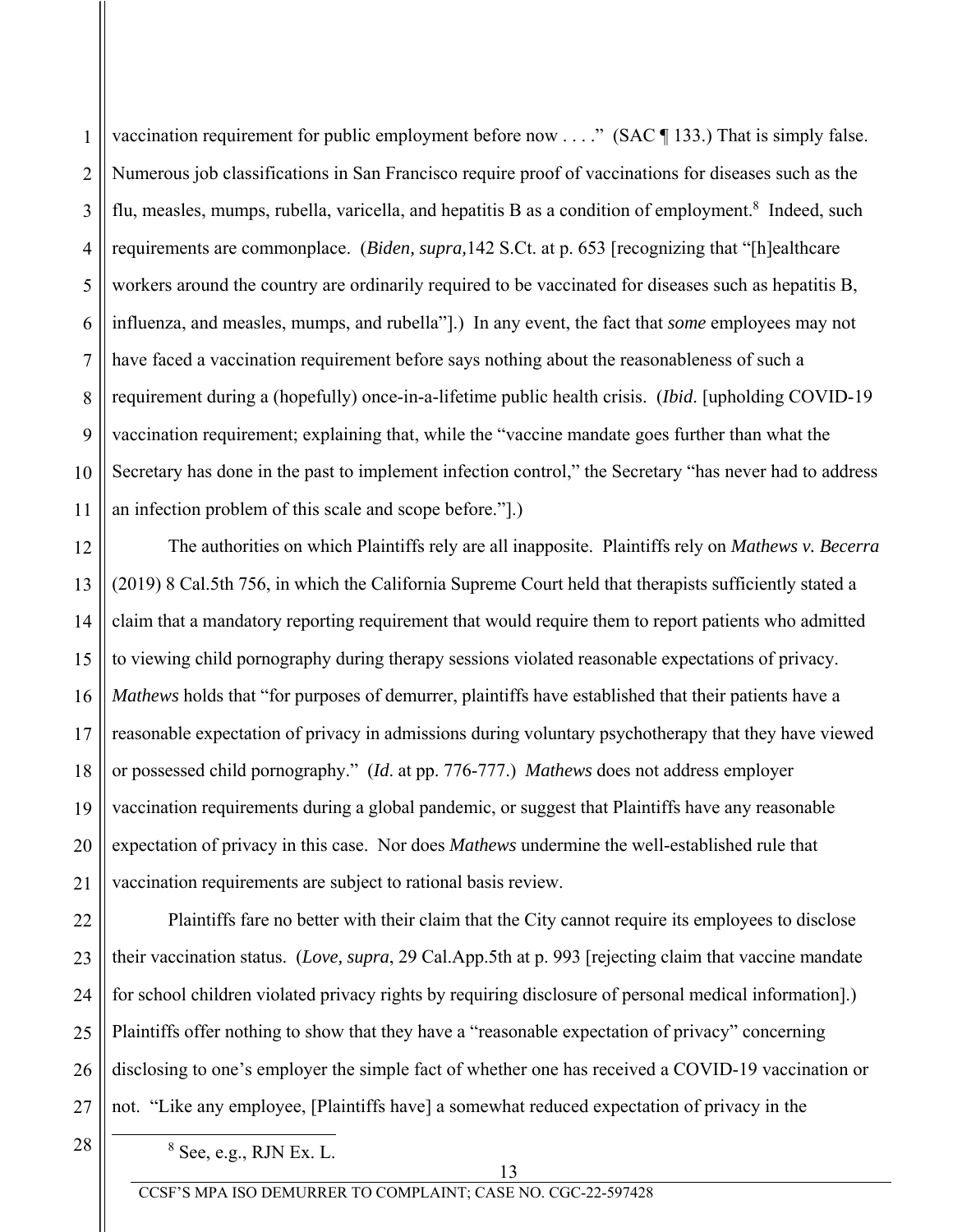1 2 3 4 5 6 7 8 9 10 11 12 13 14 workplace, as well as vis-a-vis [their] employer." (*Yin v. State of Cal.* (9th Cir. 1996) 95 F.3d 864, 871 (*Yin*), citations omitted.) This is especially true for public employees, who are routinely required to disclose personal information (such as financial information) that their private counterparts need not divulge. (*Braun v. City of Taft* (1984) 154 Cal.App.3d 332, 347.) Plaintiffs cite a list of statutes that require medical information to be stored in a confidential manner, but none of those statutes undermine the well-established principle that employees may be required to disclose certain health and medical information as a condition of employment.<sup>9</sup> (See, e.g., *Yin*, at p. 868 [holding employer may require job-related medical examination of employee]; Gov. Code, § 19253.5; 42 U.S.C. § 12112, subd. (d)(3) ["A covered entity may require a medical examination after an offer of employment has been made . . . ."]; Cal/OSHA, COVID-19 Emergency Temporary Standards FAQs, *supra* ["Q: May an employer require employees to submit proof of vaccination? A: Yes."].) **B. Plaintiffs Failed to Plead Facts Showing Conduct by Defendant Constituting a Serious Invasion of Privacy.**  For the same reasons, Plaintiffs also cannot show any "serious invasion" of any protected

privacy interest. "Actionable invasions of privacy must be sufficiently serious in their nature, scope, and actual or potential impact to constitute an *egregious* breach of the social norms underlying the privacy right." (*Hill*, *supra,* 7 Cal.4th at p. 37, italics added.) They must be "highly offensive" to a reasonable person. (*Hernandez v. Hillsides Inc.* (2009) 47 Cal.4th 272, 295 (*Hernandez)*.) "Even disclosure of *very* personal information has not been deemed an 'egregious breach of social norms' sufficient to establish a constitutional right to privacy." (*In re Yahoo Mail Litig.* (N.D. Cal. 2014) 7 F. Supp. 3d 1016, 1038, italics added.) Here, Plaintiffs do not allege any "egregious" or "highly offensive" conduct or any breach of social norms sufficient to establish a constitutional right to privacy*.* Indeed, the fact that multiple governmental agencies at the federal, state, and local levels provide that employers may collect information about vaccination status and may mandate

- 24 25 26 27  $\frac{1}{9}$  $9$  Indeed, until recently, the City needed to obtain the vaccination status of its employees to comply with the different protocols prescribed by Cal/OSHA. For example, Cal/OSHA's Emergency Temporary Standards required the City to ascertain the vaccination status of employees to determine: (1) which employees may work indoors without a mask, 8 C.C.R. sections 3205, subdivision (b)(9), 3205, subdivision (c)(6)(A); (2) which employees must be provided with face coverings, *ibid*.; and (3) which employees must be excluded from the workplace based on a close contact,  $8 \text{ C.C.R.}$  section  $3205$ , subdivision (c)(9)(B)(1). Plaintiffs cannot have a privacy interest in information the City
- 28 needed to obtain to comply with the law.

15

16

17

18

19

20

21

22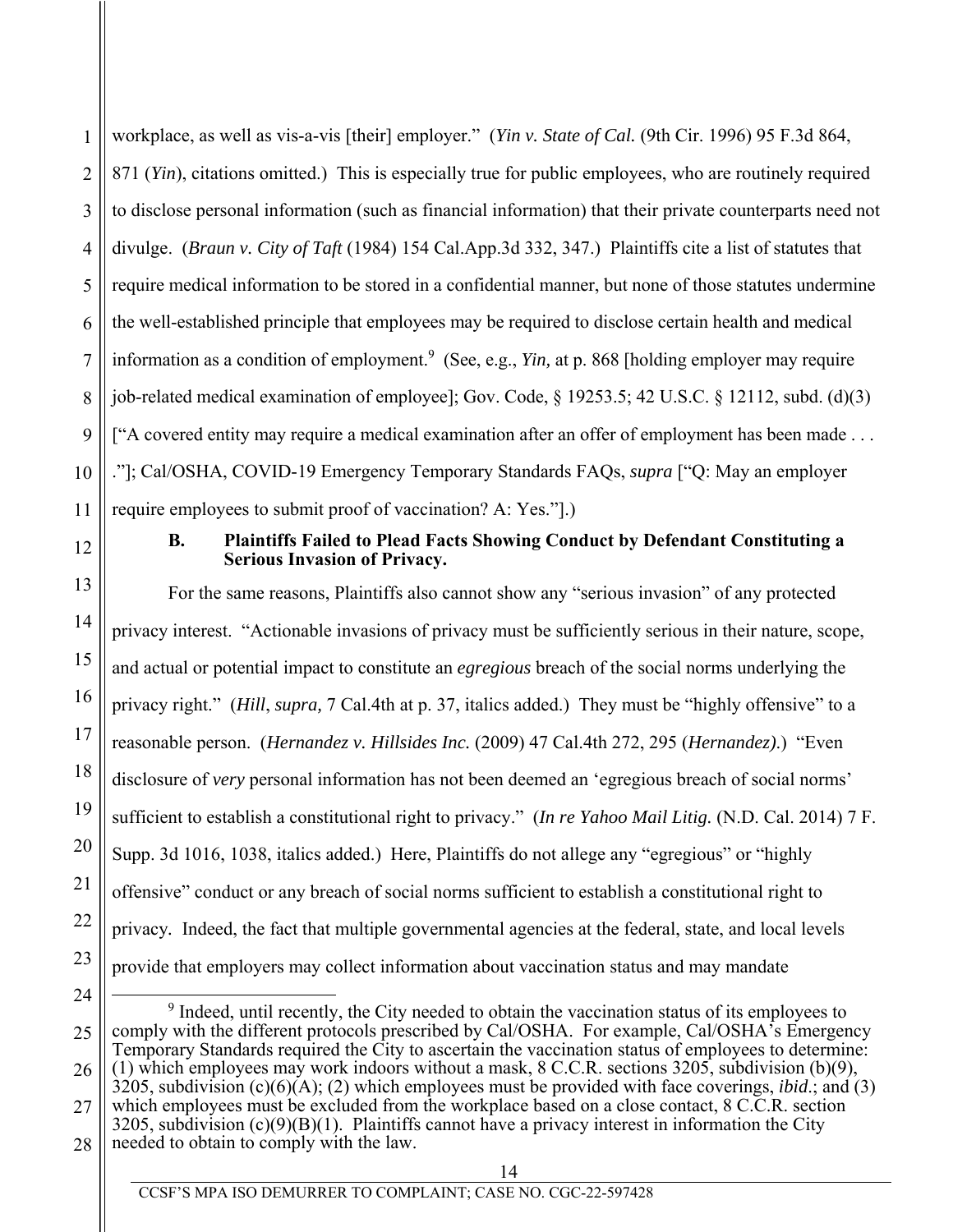vaccinations overwhelmingly indicates that the Vaccination Policy does not constitute an egregious breach of social norms.<sup>10</sup>

1

2

3

4

5

6

7

8

9

10

11

12

13

14

15

16

17

18

19

20

21

22

23

24

25

26

27

#### **C. Any Invasion of Plaintiffs' Privacy Interests Is Justified Because It Substantively Furthers One or More Countervailing Interests.**

Even if Plaintiffs had sufficiently pled all three elements for breach of privacy, their claim would still fail. "[N]o constitutional violation occurs, i.e., a 'defense' exists, if the intrusion on privacy is justified by one or more competing interests." (*Hernandez*, *supra,* 47 Cal.4th at pp. 287- 288.) "Legitimate interests derive from the legally authorized and socially beneficial activities of government and private entities . . . . Conduct alleged to be an invasion of privacy is to be evaluated based on the extent to which it furthers legitimate and important competing interests." (*Hill*, *supra,* 7 Cal.4th at p. 38.) Here, the City undoubtedly has an interest in doing its part to halt the devastating toll of the ongoing global pandemic. Even a *private* employer "has a serious (and compelling) interest in promoting the health and safety of its workforce; an employer may take steps to prevent its employees from getting sick, as employee sickness may cause staffing difficulties and increased health care costs (not to mention human suffering). Furthermore, this vaccination mandate is not solely about the health of individual employees, but the health of people with whom employees interact  $\dots$ ." (*United KP Freedom Alliance v. Kaiser Permanente* (N.D. Cal., Nov. 18, 2021, No. 21-CV-07894- VC) 2021 WL 5370951, at p. 1.) Such concerns are only augmented for a public entity like the City. Accordingly, Plaintiffs have failed to state a claim under the California Constitution's right to

privacy. The Vaccination Policy easily satisfies rational basis review and should be upheld as a matter of law. (*Love, supra*, 29 Cal.App.5th at p. 993.)

**II. PLAINTIFFS CANNOT STATE A CLAIM FOR ULTRA VIRES ACTION (1ST CAUSE OF ACTION).** 

In their First Cause of Action, Plaintiffs allege that the "City issued the COVID-19 vaccine mandate pursuant to its powers under the California Emergency Services Act." (SAC ¶ 120, citing Gov. Code, § 8634.) That is simply false. The California Constitution grants charter cities such as San Francisco the power to set the "qualifications" of its employees, and to otherwise govern its municipal affairs. (Cal. Const. Art. XI Sec. 5; *Ector v. City of Torrance* (1973) 10 Cal.3d 129, 132

# 28

10 See *infra* at pp. 6-7; see also RJN Ex. M; SAC Ex. B.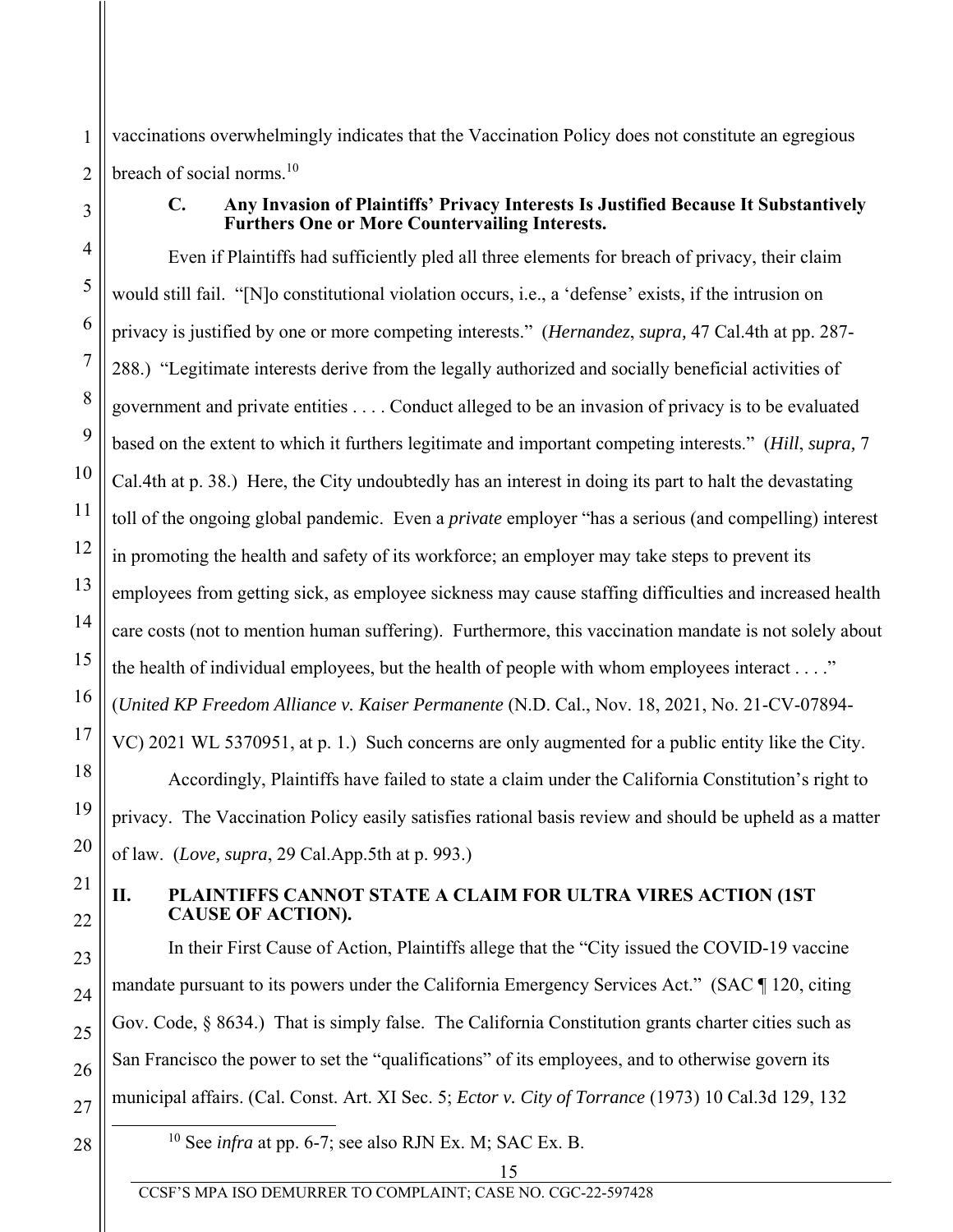1 2 3 4 5 6 7 8 9 10 11 12 [explaining that the California Constitution grants "plenary authority" to charter cities to establish the "qualifications" of their employees].) Under San Francisco's Charter, the City's Civil Service Commission is delegated authority to "adopt rules… [that] govern… eligibility… for employees and officers" (S.F. Charter § 10.101), which require employees to meet "minimum qualifications" to obtain and hold employment within the City (S.F. Civil Service Rules 109.11.3). The City's Human Resources Director is in turn authorized to "assess the employee's ability to perform the level of duties and the essential functions of the [job]." (*Id.* at 109.11.4.) The Vaccination Policy is a personnel policy that imposes "the minimum qualifications" for City employment. (RJN Ex. F.) As such, it is an exercise of San Francisco's home rule powers and is not subject to state statutory law requirements. (*State Building & Construction Trades Council of California Cal. v. City of Vista* (2012) 54 Cal.4th 547, 555 [explaining that charter cities "are specifically authorized by our state Constitution to govern themselves, free of state legislative intrusion, as to those matters deemed municipal affairs"].)

13 14 15 16 17 18 19 20 21 22 23 24 In any event, Plaintiffs offer nothing to show that the Vaccination Policy is arbitrary and capricious. (*Biden, supra*, 142 S.Ct. at pp. 653-654 [rejecting argument that COVID-19 vaccination requirement for employees is arbitrary and capricious].) As discussed above (at pp. 8-9, *ante*), it is rational for the City to formulate a vaccination policy appropriate for the City's workplaces based on the consensus in the scientific community that COVID-19 vaccines are safe and effective. Merely labeling the City's Vaccination Policy as "arbitrary and capricious" or "irrational" does not make it so. (*People ex rel. Lungren v. Superior Court* (1996) 14 Cal.4th 294, 300-301 (*Lungren*) [a demurrer admits only material facts properly pleaded, not contentions, deductions or conclusions of fact or law].) At its core, Plaintiffs' claim amounts to an attack on the *underlying* public health guidance on which the City's Vaccination Policy is based. But Plaintiffs' "disagreement with their policies [of state and local health authorities] does not constitute a justiciable controversy." (*Zetterberg v. State Dept. of Public Health* (1974) 43 Cal.App.3d 657, 662 (*Zetterberg*).)

#### 25 26 **III. PLAINTIFFS CANNOT STATE A CLAIM BASED ON SKELLY RIGHTS (3RD CAUSE OF ACTION).**

Plaintiffs Third Cause of Action fails at the outset because Plaintiffs lack standing. "[S]tanding to invoke the judicial process requires an actual justiciable controversy as to which the complainant

16

27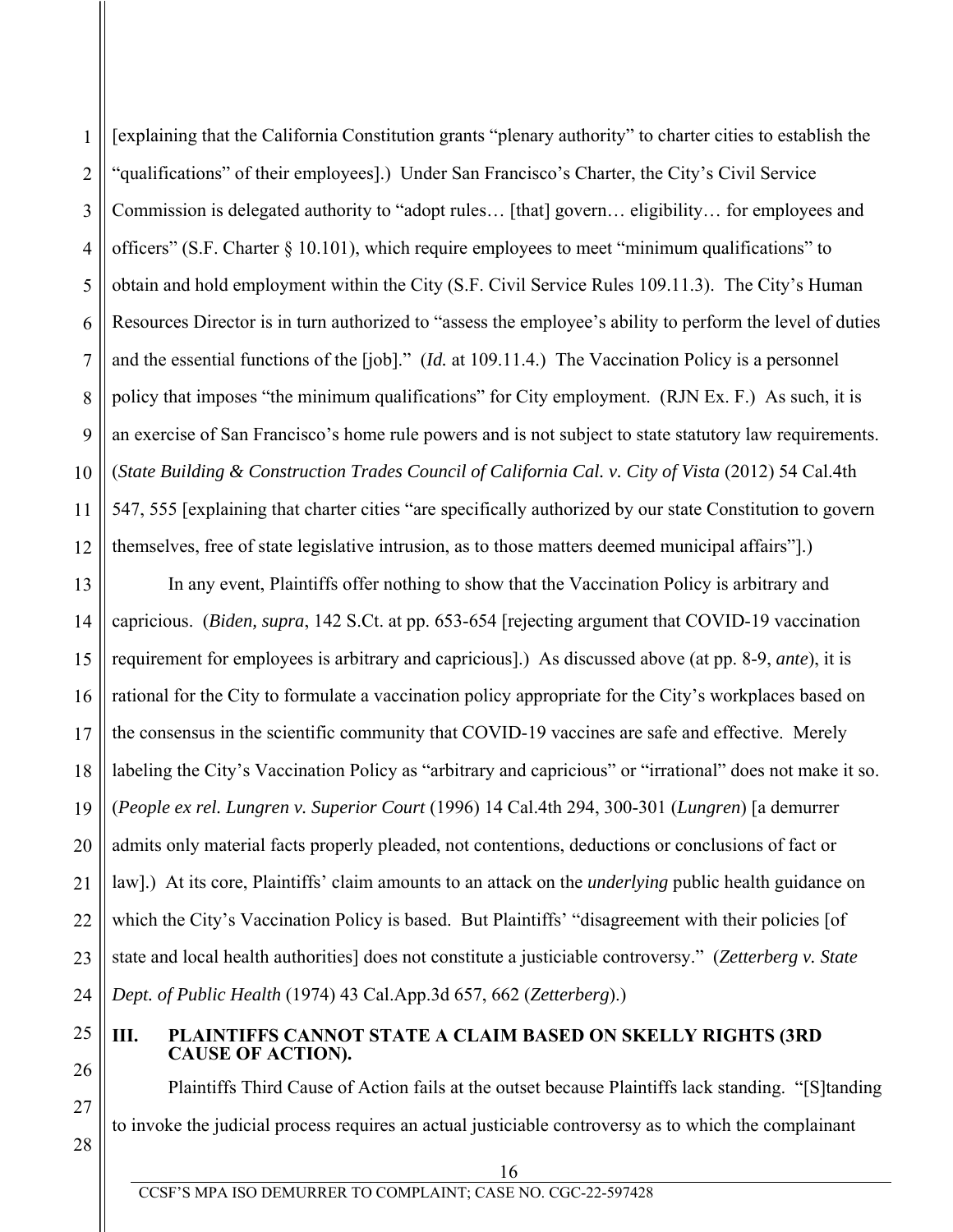has a real interest in the ultimate adjudication because he or she has either suffered or is about to suffer an injury of sufficient magnitude reasonably to assure that all of the relevant facts and issues will be adequately presented to the adjudicator." (*Holmes v. Cal. Nat. Guard* (2001) 90 Cal.App.4th 297, 314-315, citing *Pacific Legal Foundation v. Cal. Coastal Com*. (1982) 33 Cal.3d 158, 169-172.) A plaintiff's injury must be "concrete and actual, and not conjectural or hypothetical." (*Id.* at p. 315.) Likewise, an association only has standing to bring suit on behalf of its members only if "its members, or any one of them, are suffering immediate or threatened injury as a result of the challenged action of the sort that would make out a justiciable case had the members themselves brought suit." (*Bhd. of Teamsters & Auto Truck Drivers v. Unemp. Ins. Appeals Bd*. (1987) 190 Cal.App.3d 1515, 1521.)

Plaintiffs cannot escape standing requirements by seeking declaratory and injunctive relief. "To obtain an injunction, a party must show injury *as to himself*." (*Connerly v. Schwarzenegger* (2007) 146 Cal.App.4th 739, 748, original italics.) "Likewise, where declaratory relief is sought, there must be an 'actual controversy relating to the legal rights and duties of the *respective parties*.'" (*People ex rel. Becerra v. Superior Court* (2018) 29 Cal.App.5th 486, 496 (*Becerra*), original italics, quoting Code Civ. Proc. § 1060.) "[T]he fact that an issue raised in an action for declaratory relief is of broad general interest is not enough for the courts to grant such relief in the absence of a true justiciable controversy." (*Winter v. Gnaizda* (1979) 90 Cal.App.3d 750, 756 (*Winter*).)

Here, Plaintiffs allege in general terms that the law requires the City to continue to pay employees until the City provides the employees' "full *Skelly* rights and, for sworn personnel, the full panoply of rights provided by the Firefighters and Police Officer Bill of rights," and that the City contends otherwise. (SAC ¶¶ 147-148.) Any disagreement between Plaintiffs and the City about the applicability of statutes and *Skelly* procedures does not state a justiciable claim. (*Winter*, at p. 756 ["a difference of opinion as to the interpretation of a statute between a citizen and a government agency does not give rise to a justiciable controversy."].) Instead, Plaintiffs must allege that they face harm from the City's actions. (*Ibid.*) Despite that requirement, Plaintiffs do not allege they or any members of United SF have lost pay before having a *Skelly* hearing or have not received any protections they are entitled to receive under the Firefighters and Police Officer Bill of Rights. Nor do Plaintiffs allege that they or any of United SF members have faced any harm from the City's actions. Instead,

1

2

3

4

5

6

7

8

9

10

 17 CCSF'S MPA ISO DEMURRER TO COMPLAINT; CASE NO. CGC-22-597428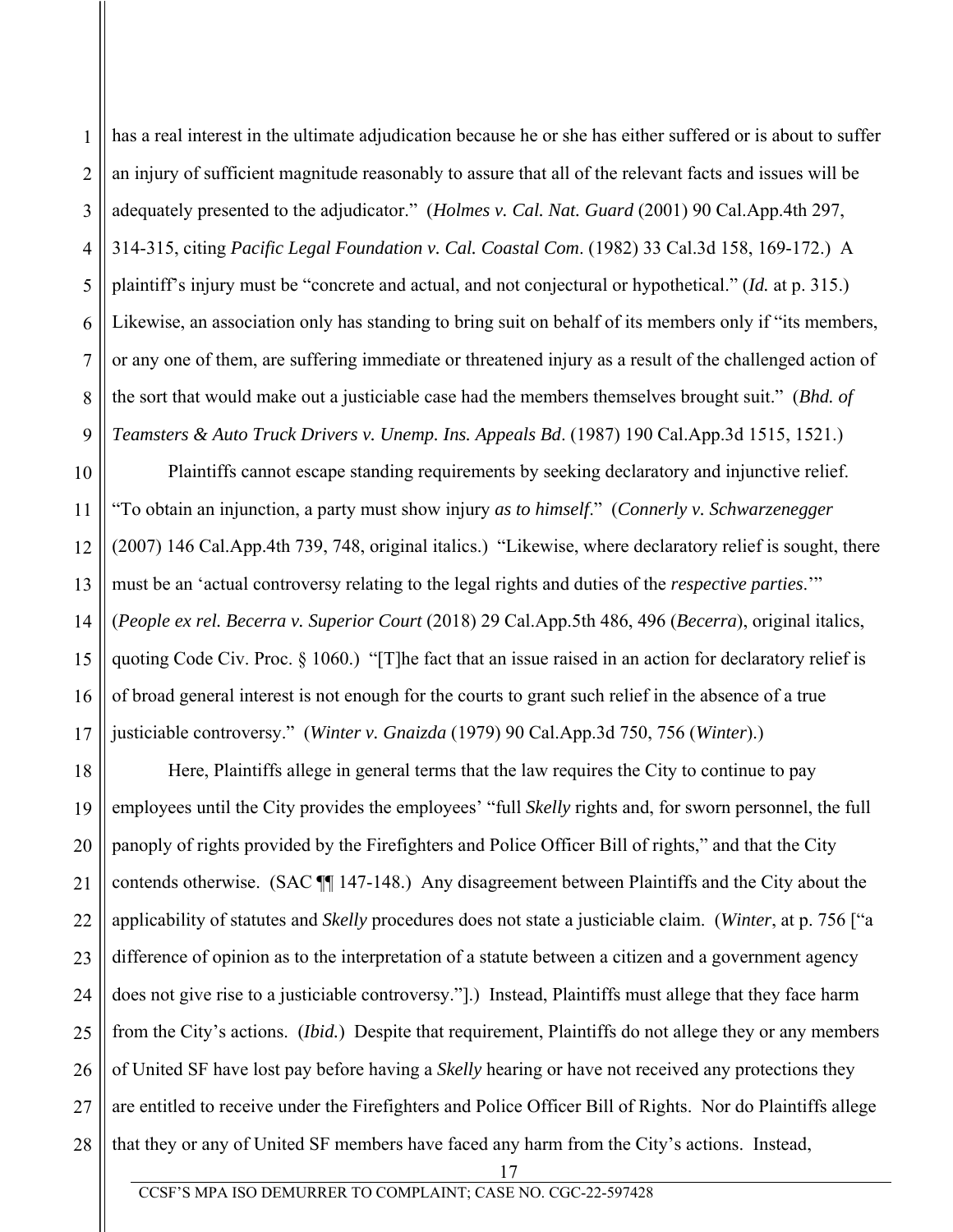Plaintiffs allege a purely hypothetical claim based on their assertion that the City *would* violate the law "*if* the City fired thousands of public employees *en masse.*" (SAC ¶ 150, original italics.)

3 4 5 6 7 8 9 10 11 12 13 14 Even if Plaintiffs had standing, their Third Cause of Action would still fail. Plaintiffs assert that the "City contends that it does not have to comply with *Skelly* or the Police Officer or Firefighter Bill of Rights" (SAC ¶ 147), but Plaintiffs offer no factual support for that conclusory allegation. The City's policy is that permanent civil service employees who do not comply with the Vaccination Policy "will be placed on paid administrative leave until their due process hearing takes place. Following due process deliberations, subsequent hearings to determine whether unvaccinated employees will be separated from city employment will take place." (RJN Ex. H.) Plaintiffs do not explain why that policy fails to satisfy *Skelly's* due process requirements. (*Skelly v. State Personnel Bd.* (1975) 15 Cal.3d 194.) Nor do Plaintiffs allege any facts to show that the City is not providing any procedural protections owed to firefighters or police officers. Plaintiffs' conclusory assertion that the City disagrees with them about the law is not sufficient to state a claim that can survive a demurrer. (*Lungren, supra,* 14 Cal.4th at pp. 300-301; *Zetterberg, supra,* 43 Cal.App.3d at p. 662.)11

15 16

17

18

19

20

21

22

23

24

1

2

## **IV. PLAINTIFFS CANNOT STATE A CLAIM BASED ON PUBLIC DISCLOSURE OF PRIVATE FACTS (4TH CAUSE OF ACTION).**

Plaintiffs' Fourth Cause of Action also fails for lack of standing. Plaintiffs allege "on information and belief" that "several City departments" have "publicly published the vaccination status of City employees without the employees' consent." (SAC ¶ 155.) The individual Plaintiffs lack standing to pursue that claim because they do not allege any facts to show that any City departments have "publicly published" their vaccination status. To the contrary, Plaintiffs admit that they have not disclosed their vaccination status to the City, and therefore it could not have been "published." (*Id.* ¶ 130.) Likewise, United SF does not allege that the City has "publicly published" the vaccination status of any of its members. Plaintiffs appear to be alleging that City employees other

<sup>25</sup>  26  $11$  To the extent Plaintiffs have concerns about the City's enforcement of the Vaccination Policy against them, those claims must be raised during the administrative process, and then any "adverse decision is reviewable by administrative mandate and not otherwise." (*Tejon Real Est., LLC v. City of L.A.* (2014) 223 Cal.App.4th 149, 155, quoting *Taylor v. Swanson* (1982) 137 Cal.App.3d 416, 418.) Declaratory relief is not available to challenge administrative action, or to interfere with

<sup>27</sup>  28 administrative proceedings before they have concluded. (*Ibid.*; *Public Employees' Retirement System* 

*v. Santa Clara Valley Transportation Authority* (2018) 23 Cal.App.5th 1040, 1045.)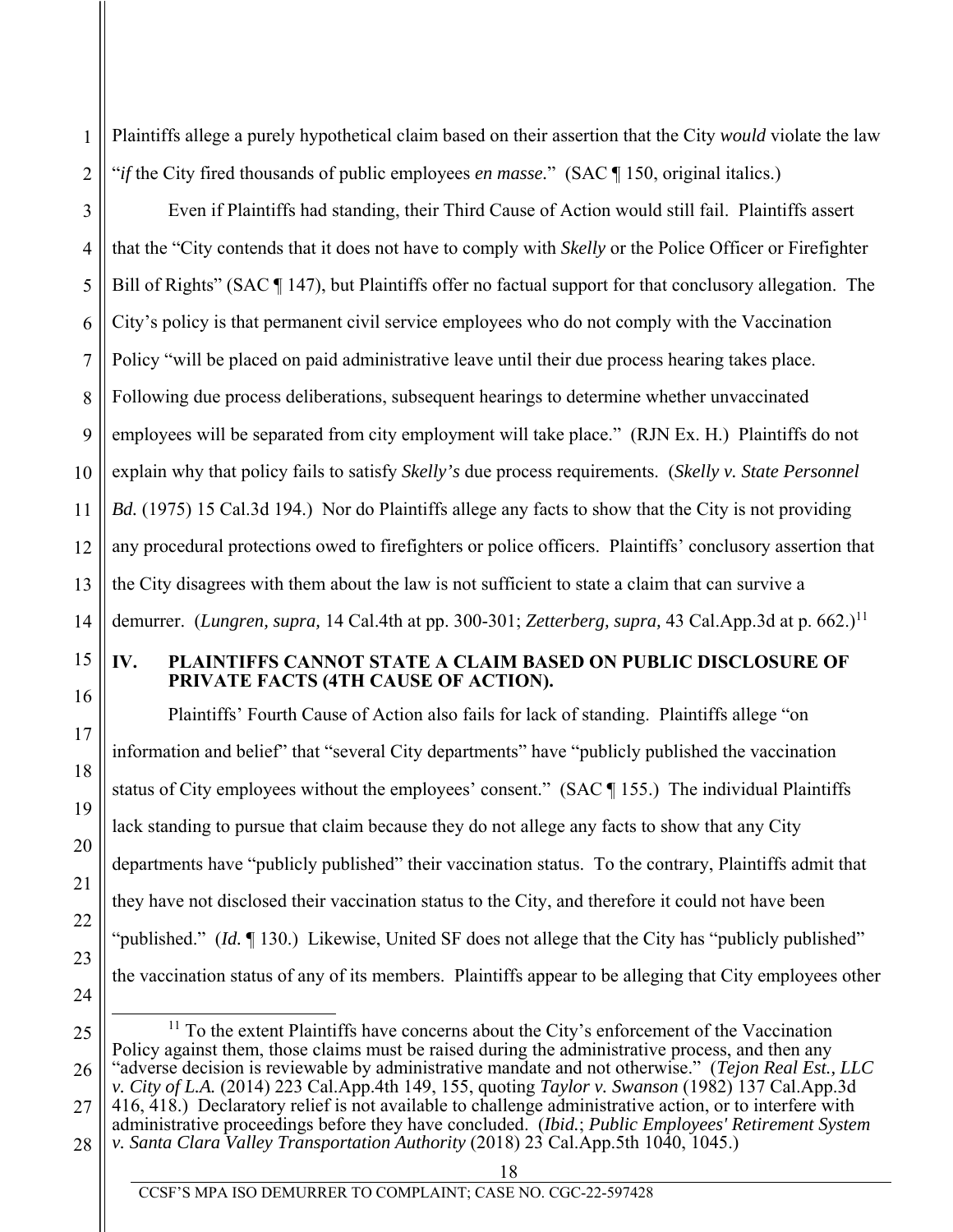1 2 3 4 5 6 than the Plaintiffs have suffered some unspecified harm, but Plaintiffs cannot state a claim based on any harm experienced by third party City employees. (*Becerra*, *supra,* 29 Cal.App.5th at p. 499 [explaining that "a third party does not have standing to bring a claim asserting a violation of someone else's rights"].) "[T]he right of privacy is purely personal. It cannot be asserted by anyone other than the person whose privacy has been invaded." (*Moreno v. Hanford Sentinel, Inc.* (2009) 172 Cal.App.4th 1125, 1131 (*Moreno)*.)

7 8 9 10 11 12 13 14 15 16 17 Plaintiffs' Fourth Cause of Action also fails on the merits. "To establish tort liability for this type of invasion of privacy, the plaintiff must plead and prove (1) public disclosure (2) of a private fact (3) which would be offensive and objectionable to the reasonable person and (4) is not of legitimate public concern." (*Moreno, supra,* 172 Cal.App.4th at pp. 1129-1130.) Here, Plaintiffs have not alleged any factual allegations to support these elements. Indeed, Plaintiffs' conclusory contention that public disclosure has taken place lacks any information on what was actually published and to whom.<sup>12</sup> Additionally, Plaintiffs fail to allege anywhere that the City acted with knowledge of or reckless disregard for the offensiveness of such disclosure. (*Shulman v. Group W Productions, Inc.* (1998) 18 Cal.4th 200, 222; *see also Briscoe v. Reader's Digest Assn., Inc.* (1971) 4 Cal.3d 529, 542- 543.) Plaintiffs should not be permitted to further this cause of action for the *intentional* tort of public disclosure of private facts based on the absence of any material facts.

18 19

20

21

22

23

24

25

#### **V. PLAINTIFFS CANNOT STATE A CLAIM BASED ON THE FAIR EMPLOYMENT AND HOUSING ACT (5TH AND 6TH CAUSES OF ACTION).**

Plaintiff's Fifth and Sixth Causes of Action must be dismissed for failure to exhaust and failure to state a claim under California's Fair Employment and Housing Act ("FEHA"). As a threshold matter, our Supreme Court has held unequivocally that Plaintiffs "must exhaust the administrative remedy provided by the statute by filing a complaint with the Department of Fair Employment and Housing [DFEH] and must obtain from the [DFEH] a notice of right to sue in order to be entitled to file a civil action in court based on violations of the FEHA." (*Romano v. Rockwell Internat., Inc.*

<sup>27</sup>  28  $12$  That this contention is on the basis of information and belief further reveals its deficiency. Plaintiffs can plead on information and belief "as to matters which are peculiarly within the knowledge of the defendants and as to which plaintiffs could learn only from statements made to them by others." (*See Woodring v. Basso* (1961) 195 Cal.App.2d 459, 464-465.) That is not the case here.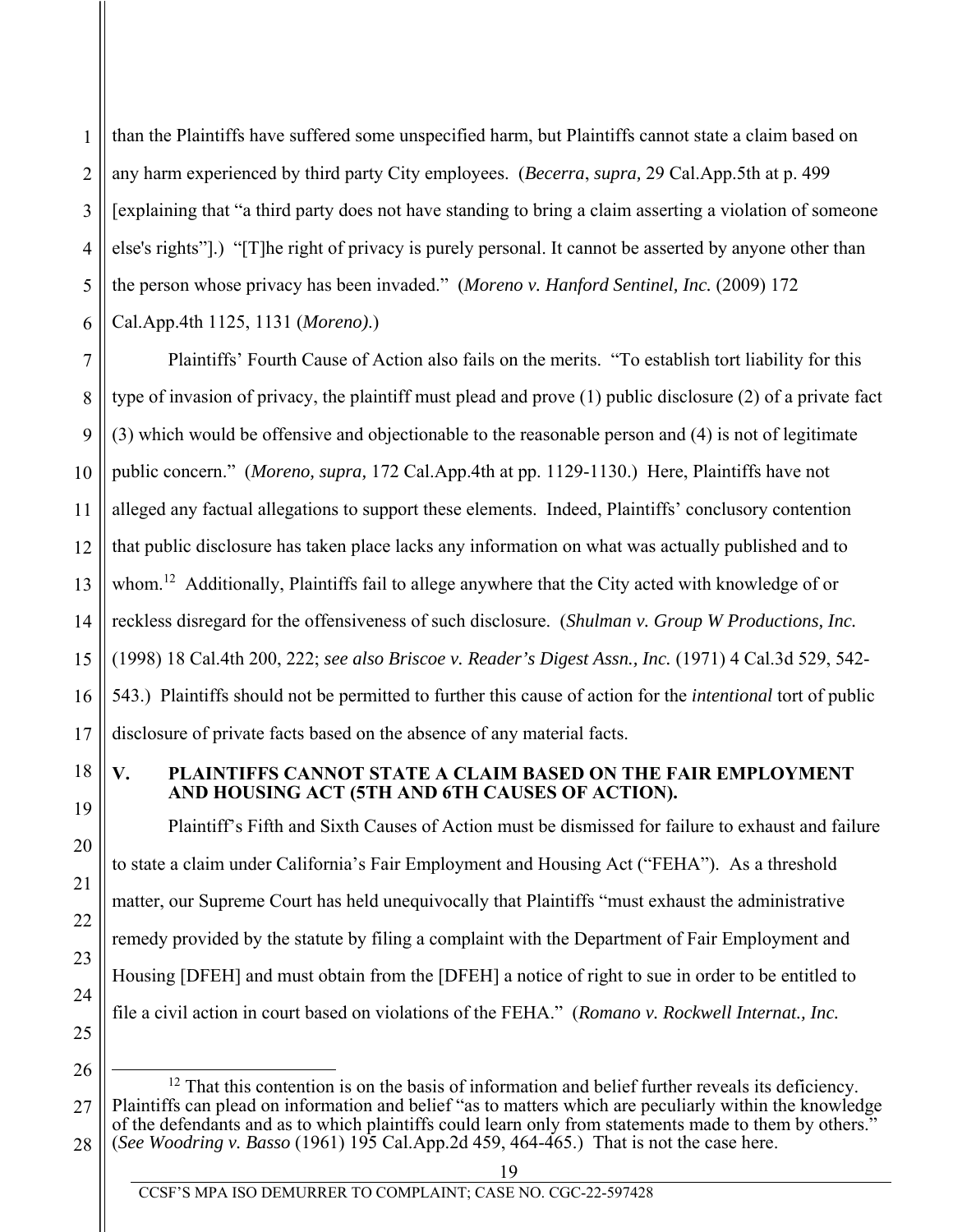(1996) 14 Cal.4th 479, 492.) Plaintiffs have failed to satisfy this "prerequisite." (*Rojo v. Kliger* (1990) 52 Cal.3d 65, 83; *see also Grant v. Comp USA, Inc.* (2003) 109 Cal.App.4th 637, 643.) The failure to exhaust their administrative remedies is fatal to the Fifth and Sixth Causes of Action.

Plaintiffs' Fifth and Sixth Causes of Action also fail for lack of standing. Plaintiffs allege the City has "blanket" policies to deny requests for accommodations based on religious beliefs and disability. (SAC ¶¶ 171, 179.) But the individual Plaintiffs do not allege that the City denied any request from any Plaintiff for a reasonable accommodation. Likewise, United SF does not allege that the City denied any request for a reasonable accommodation from any of its members. Aside from a conclusory allegation that the City's actions have "harmed Plaintiffs," which need not be considered when resolving this demurrer, Plaintiffs offer nothing to show that they have standing. (*Id.* ¶¶ 172, 182; *Lungren, supra*, 14 Cal.4th at pp. 300-301.)<sup>13</sup>

12 13 14 15 16 18 19 20 The Sixth Cause of Action also fails on the merits. Plaintiffs do not allege they have a disability or medical condition as defined by the FEHA. A "physical disability" is any "physiological disease, disorder or condition" that both affects a specific bodily system and limits a major life activity. (Gov. Code § 12926, subd. (m).) A "mental disability" is a "mental or psychological disorder or condition…that limits a major life activity." (*Id*. at § 12926, subd. (j)(1)(B).) And a "medical condition" means "[a]ny health impairment related to or associated with a diagnosis of cancer or a record or history of cancer [or certain] genetic characteristics." (*Id*. at § 12926, subd. (i).) The choice to be unvaccinated against COVID-19 is none of these things. Accordingly, the Sixth Cause of Action must be dismissed.

21 22

23

24

25

26

27

28

17

1

2

3

4

5

6

7

8

9

10

11

# **VI. THE INDIVIDUALLY NAMED DEFENDANTS SHOULD BE DISMISSED.**

Plaintiffs have sued seven City employees in their individual and official capacities, but allege no wrongdoing by any of those individual defendants, or any facts suggesting that the individual defendants have caused Plaintiffs any harm.<sup>14</sup> Likewise, Plaintiffs do not seek any remedies against

- <sup>13</sup> Likewise, Plaintiffs allege that United SF "members are directly affected by the Mandate, and therefore would have standing in their own right," but those conclusory assertions are insufficient to overcome a demurrer. (*Lungren, supra,* 14 Cal.4th at pp. 300-301.)
- 20  $<sup>14</sup>$  Plaintiffs' conclusory allegation that defendants "have personally undertaken actions under</sup> color of law that deprive or imminently threaten to deprive Plaintiffs of certain rights, privileges, and